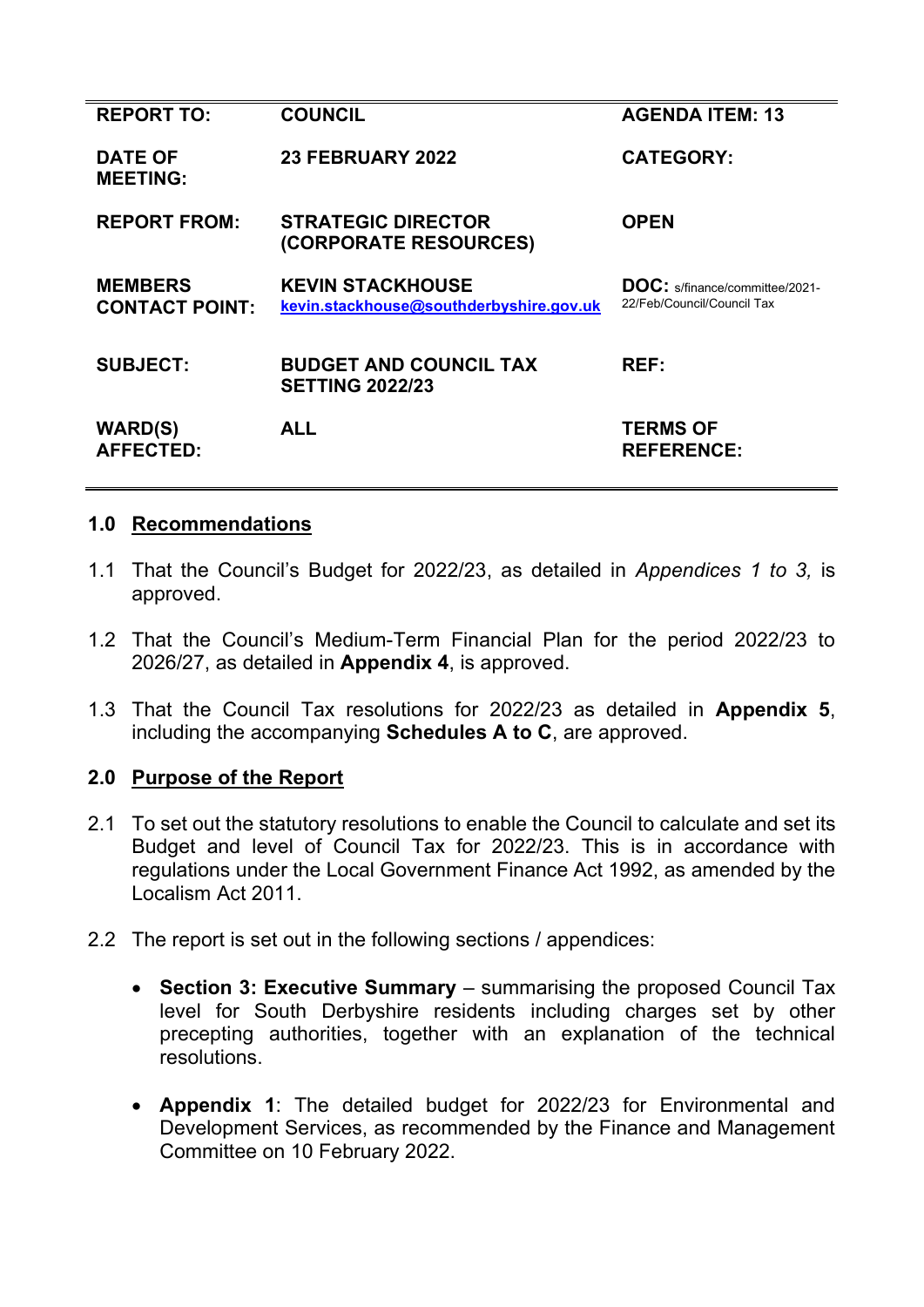- **Appendix 2**: The detailed budget for 2022/23 for Housing and Community Services, as recommended by the Finance and Management Committee on 10 February 2022.
- **Appendix 3**: The detailed budget for 2022/23 for Financial and Corporate Services, as recommended by the Finance and Management Committee on 10 February 2022.
- **Appendix 4**: The Medium-Term Financial Plan 2022/23 to 2026/27 as recommended by the Finance and Management Committee on 10 February 2022. This is based on a Council Tax increase in 2022/23 of £4.95 (2.95%).
- **Appendix 5:** The formal Council Tax resolutions to meet statutory requirements.
- **Appendix 6**: The detailed Tax Base, Precept and Band D rates for Parish Councils, together with the level of Council Tax Reduction Scheme (CTRS) Grant allocated to Parish Councils.
- **Schedules A to C**: These detail the level of Council Tax by Preceptor and by band, aggregated for each part of the District.

### **3.0 Executive Summary**

3.1 The Council is required to calculate a Council Tax Requirement (CTR) for the forthcoming financial year, 2022/23. Not only is this the basis for the local Council Tax rate, the CTR is used to test whether an increase in Council Tax from year to year is excessive in accordance with criteria laid down by the Secretary of State.

#### **Precepts**

3.2 The precept levels of other precepting bodies have been received and these are detailed below.

#### **Parish Councils**

3.3 Parish Council precepts for 2022/23 as notified to the Council under Section 41 of the Local Government Finance Act 1992 are detailed in **Appendix 2** and total £986,564.

#### **Derbyshire County Council**

3.4 Derbyshire County Council met on 4 February 2022 and set their precept at £52,284,146. This results in a Band D Council Tax of £1,424.56 for 2022/23 (£1,383.07 in 2021/22). *This includes a specific Precept to fund Adult Social Care.*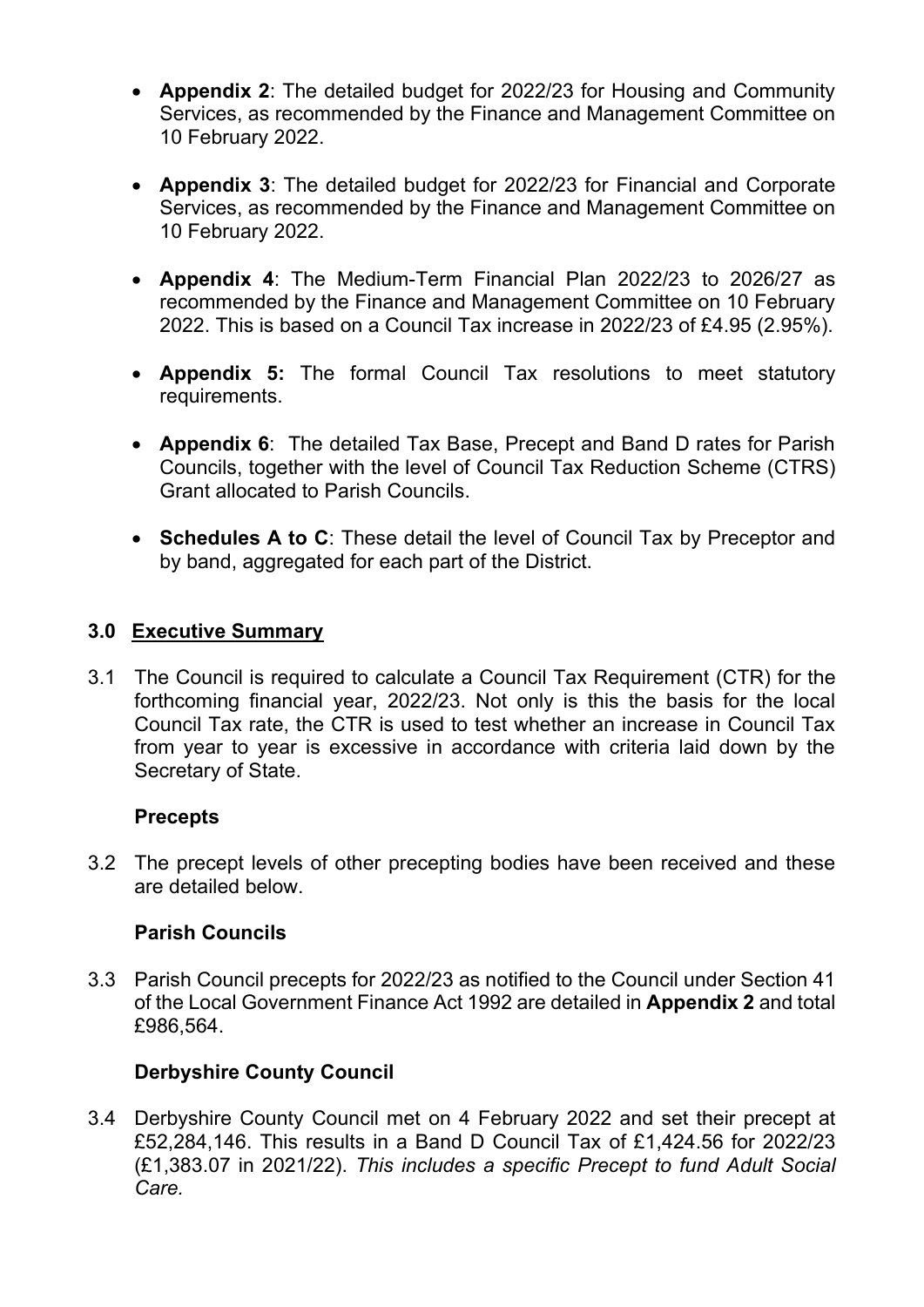#### **Police and Crime Commissioner for Derbyshire**

3.5 The Derbyshire Police and Crime Commissioner confirmed their precept on 7 February 2022 at £9,234,223. This results in a Band D Council Tax of £251.60 (£241.60 in 2021/22).

#### **Derbyshire Fire and Rescue Service**

3.6 The Derbyshire Fire and Rescue Authority met on 10 February 2022 and set their precept at £2,966,990 This results in a Band D Council Tax of £80.84 (£79.27 in 2021/22).

#### **Overall Council Tax Level 2022/23**

3.7 The Council Tax for District (South Derbyshire) Services is based on budgeted spending levels for 2022/23, as recommended by the Finance and Management Committee on 10 February 2022 and detailed in **Appendices 1 to 3**. The Finance and Management Committee recommended an increase of £4.95 (2.95%) on a Band D property for 2022/23. This has been reflected in the schedules and resolutions. Consequently, the total Band D Council Tax for 2022/23 will be as follows:

| <b>Overall Band D Council Tax (per year)</b> | 2021/22  | 2022/23  | <b>Increase</b> | <b>Increase</b> |
|----------------------------------------------|----------|----------|-----------------|-----------------|
|                                              | £:p      | £:p      | £:p             | %               |
| South Derbyshire District Council            | 167.96   | 172.91   | 4.95            | 2.95%           |
| <b>Derbyshire County Council</b>             | 1,383.07 | 1,424.56 | 41.49           | 3.00%           |
| Police and Crime Commissioner for Derbyshire | 241.60   | 251.60   | 10.00           | 4.14%           |
| Derbyshire Fire and Rescue Service           | 79.27    | 80.84    | 1.57            | 1.98%           |
| TOTAL                                        | 1,871.90 | 1.929.91 | 58.01           | 3.10%           |

3.8 An explanation of the resolutions in **Appendix 1** is provided below.

#### **Resolution 1 - Council Tax Base**

3.9 This is the District Council's Tax Base, which was approved by the Finance and Management Committee at its meeting held on the 13 January 2022. The Tax Base was set at **36,702** and is known as **Item T.**

#### **Resolution 2 – The Council Tax Requirement (CTR)**

3.10 This is the amount of revenue expenditure to be met from Council Tax. It is the Council's Band D rate (excluding Parishes) multiplied by its Council Tax Base, as follows:

#### £172.91 \* 36,702 = **£6,346,143**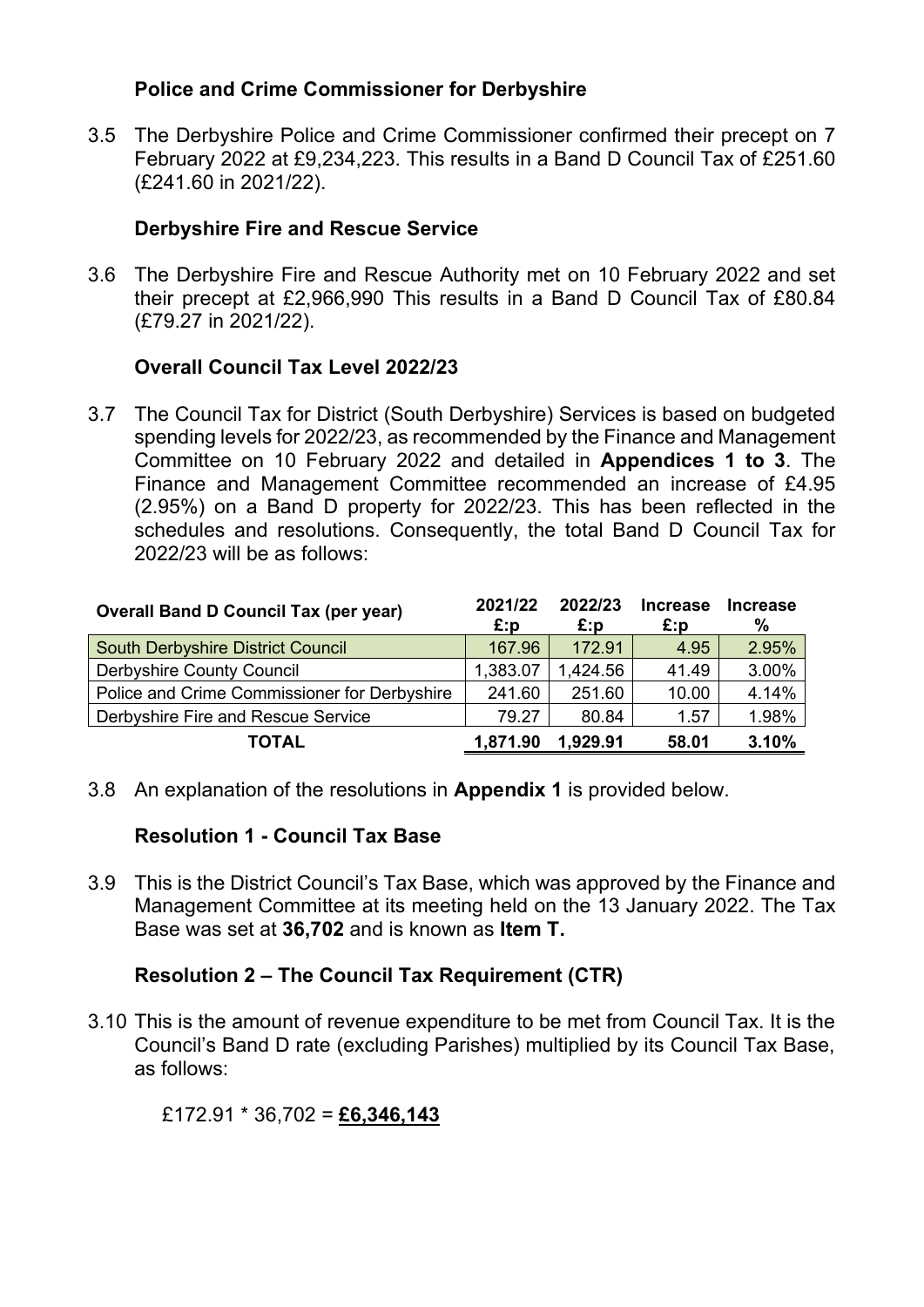#### **Resolution 3 (a)**

3.11 This is the Council's estimated gross expenditure for 2022/23 including the Housing Revenue Account and Parish Precepts and totals £45,657,083.

### **Resolution 3 (b)**

3.12 This is the Council's estimated income for 2022/23. It includes all fees and charges, together with housing rents, specific government grants, contributions from reserves and declared surpluses on the Collection Fund. The total is £38,332,944.

#### **Resolution 3 (c)**

3.13 This is the difference between 3 (a) and 3 (b), i.e. £7,332,707 and is known as **Item R**. It represents the CTR for the year of £6,346,143 (Resolution 2) together with Parish Precepts of £986,564.

### **Resolution 3 (d)**

3.14 This is the basic amount of Council Tax for 2022/23, including Parish Precepts and is item R divided by item T. i.e.

£7,332,707 / 36,702 = **£199.79**

#### **Resolution 3 (e)**

3.15 This is the total amount of Parish Precepts as detailed in **Appendix 2,** i.e. £986,564.

#### **Resolution 3 (f)**

3.16 This is the basic amount of Council Tax for areas where no Parish Precept applies, i.e.

£199.79 – (£986,564 / 36,702) = **£172.91**

#### **Resolutions 4 and 5**

3.17 These confirm the precepts levied by Parish Councils together with those notified to the Council by the County, Police/Crime Commissioner and Fire authorities. The equivalent tax rates by property band are shown in *Schedules A and B*.

## **Resolution 6**

3.18 This is the *aggregate* amount of Council Tax for South Derbyshire as detailed in **Schedule C**.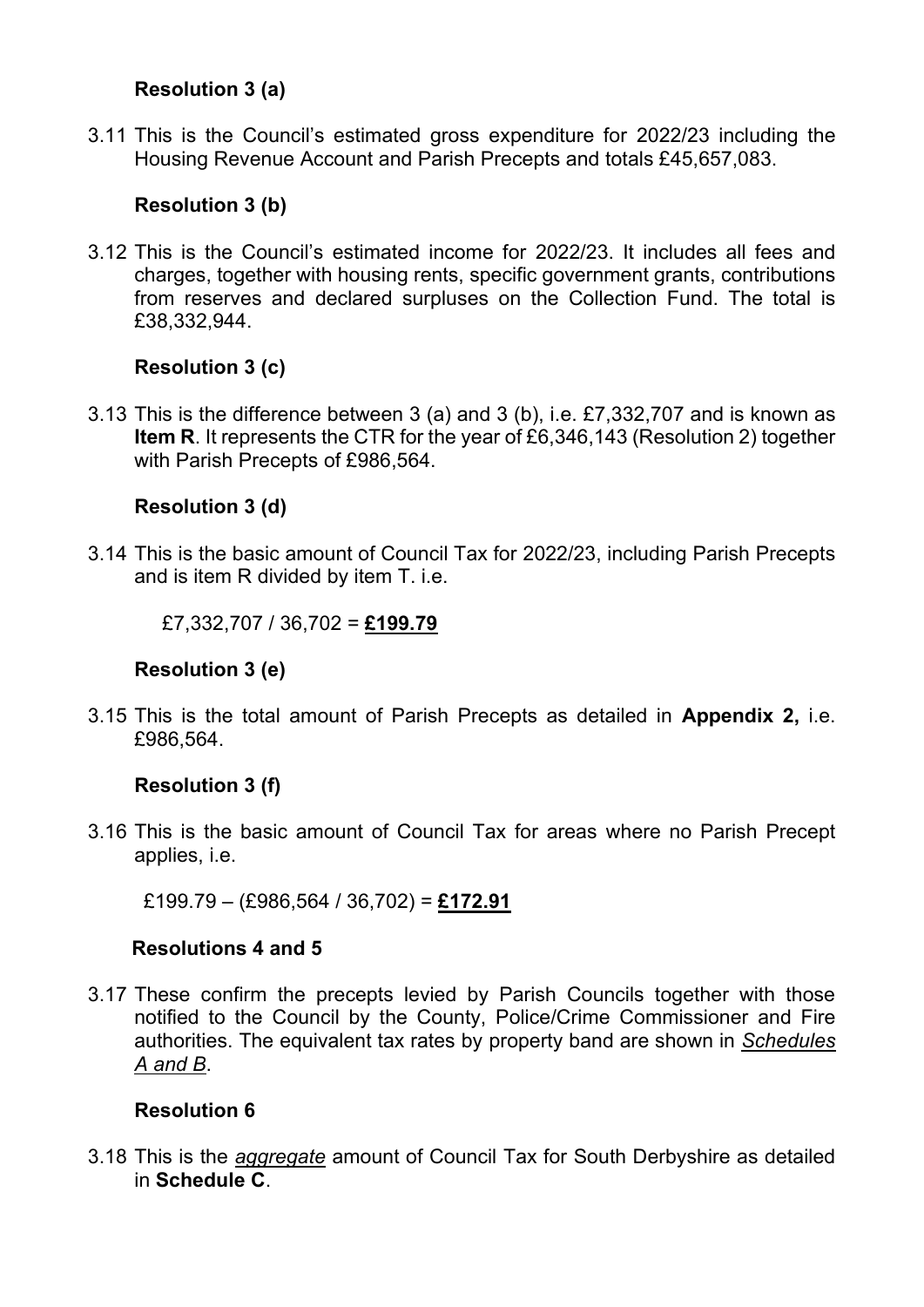#### **Resolution 7**

- 3.19 Schedule 5 of the Localism Act 2011 makes provision for a referendum to be held if an authority increases its Council Tax by an amount exceeding principles determined by the Secretary of State.
- 3.20 The Secretary has determined that for 2022/23, a Council Tax will be *deemed excessive* (and subject to a local Referendum) for shire district councils if the authority's relevant basic amount of Council Tax (i.e. Band D) for 2022/23 is:
	- (a) *2% greater than its relevant basic amount of Council Tax for 2021/22*; *and*
	- (b) *£5 greater than its relevant basic amount of Council Tax for 2021/22*.
- 3.21 As shown in the table in **paragraph 3.7,** the District's Band D rate will increase following the recommendation of Full Council on 23 February 2022, by £4.95. Therefore, under the principles set out by the Secretary of State, the Council's increase *is not* deemed excessive.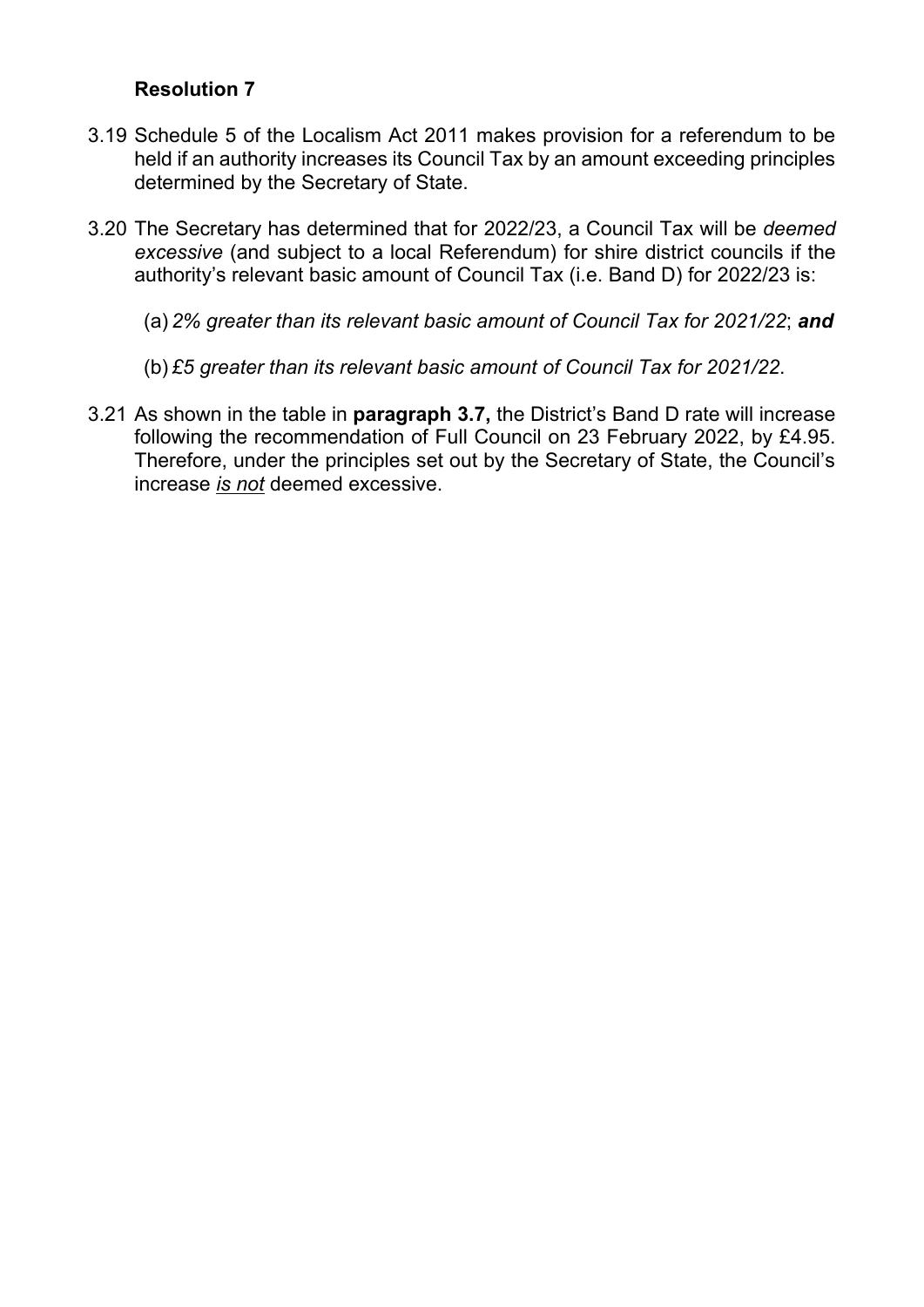#### **APPENDIX 1**

# **ENVIRONMENTAL & DEVELOPMENT SERVICES - BUDGET SETTING 2022/23**

|                                           | Proposed<br><b>Budget</b> | Approved<br><b>Budget</b> | Change    |                                                                    |
|-------------------------------------------|---------------------------|---------------------------|-----------|--------------------------------------------------------------------|
|                                           | 2022/23                   | 2021/22                   |           | <b>Comments</b>                                                    |
|                                           | £                         | £                         | £         |                                                                    |
| Tourism Policy, Marketing & Development   | 72,915                    | 67,746                    | 5,169     | Increased staff costs £4k, insurance £1k                           |
| Promotion and Marketing of the Area       | 266,007                   | 273,252                   | $-7,245$  | Reduction in grants to cover costs of VIC                          |
| <b>Community Development</b>              | 10,000                    | 10,027                    | $-27$     |                                                                    |
| <b>ECONOMIC DEVELOPMENT</b>               | 348,922                   | 351,025                   | $-2,103$  |                                                                    |
| <b>Food Safety</b>                        | 63,821                    | 68,606                    | $-4,785$  | Reduced staff costs £1k, prof fees £4k                             |
| <b>Pollution Reduction</b>                | 385,974                   | 410,289                   | $-24,315$ | Reduced staff costs £26k; increased prof fees £2k                  |
| <b>Pest Control</b>                       | 15,955                    | 15,752                    | 203       |                                                                    |
| <b>Public Health</b>                      | $\Omega$                  |                           | 0         |                                                                    |
| <b>Public Conveniences</b>                | 25,113                    | 30,367                    | $-5,253$  | Reduced NNDR £7k; increased depreciation £2k                       |
| <b>Community Safety (Safety Services)</b> | 190,379                   | 173,485                   | 16,893    | Increased staff costs £11k, vet fees £6k                           |
| <b>Environmental Education</b>            | 96,157                    | 95,721                    | 436       |                                                                    |
| <b>Welfare Services</b>                   | 1,800                     | 1,800                     | $\Omega$  |                                                                    |
| <b>ENVIRONMENTAL SERVICES</b>             | 779,199                   | 796,020                   | $-16,822$ |                                                                    |
| Environmental Maintenance (Other Roads)   | $-70,557$                 | $-70,557$                 | 0         |                                                                    |
| <b>Public Transport</b>                   | 29,302                    | 29,001                    | 301       |                                                                    |
| <b>Off-Street Parking</b>                 | 97,251                    | 103,357                   | $-6,106$  | <b>Reduced NNDR</b>                                                |
| <b>HIGHWAYS &amp; PARKING</b>             | 55,996                    | 61,801                    | $-5,805$  |                                                                    |
| <b>Local Land Charges</b>                 | 6                         | $-3,539$                  | 3,545     | Reduced staff costs £2k; increased comp licence £4k, prof fees £2k |
| Licensing                                 | 10,277                    | 5,773                     | 4,504     | Increased staff costs £2k, comp licence £2k                        |
| <b>LICENSING &amp; LAND CHARGES</b>       | 10,282                    | 2,234                     | 8,049     |                                                                    |
| <b>Emergency Planning and Works</b>       | 16,000                    | 16,000                    | 0         |                                                                    |
| <b>Building Regulations</b>               | 35,200                    | 35,200                    | 0         |                                                                    |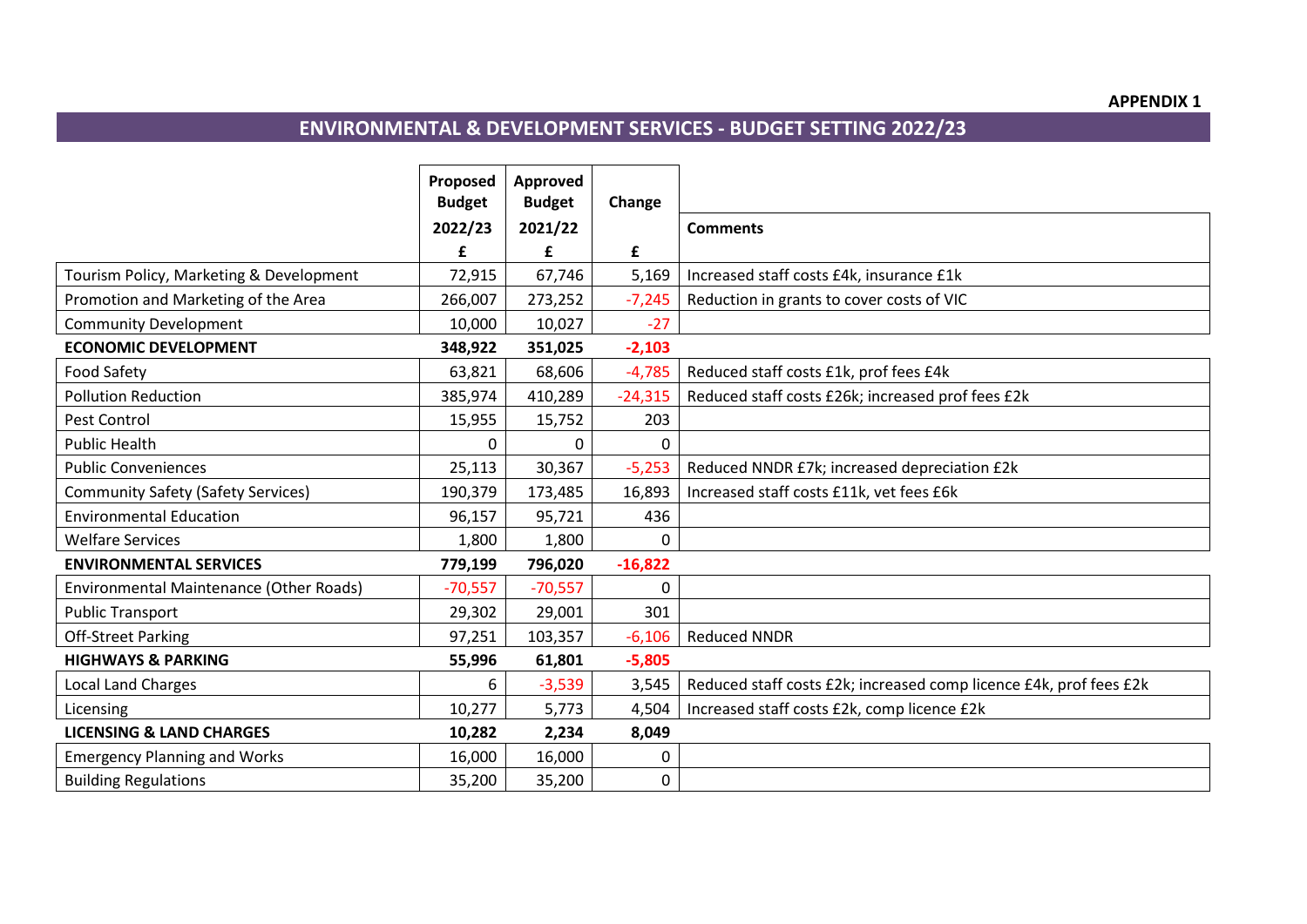|                                               |           |           |            | Increased staff costs £81k; reduced insurance £1k, legal budget trf to   |
|-----------------------------------------------|-----------|-----------|------------|--------------------------------------------------------------------------|
| Dealing with Development Control Applications | 274,891   | 281,178   | $-6,287$   | F&M £5k, increased reserve drawdown £81k                                 |
| <b>Structure and Local Planning</b>           | 305,250   | 313,807   | $-8,557$   | Removed grant pays £10k, increased training £2k                          |
| <b>Street Name &amp; Numbering</b>            | $-6,986$  | $-7,556$  | 570        |                                                                          |
| <b>PLANNING</b>                               | 624,354   | 638,628   | $-14,274$  |                                                                          |
|                                               |           |           |            | Reduced staff costs £2k; increased depreciation £18k, HRA recharge       |
| <b>Grounds Maintenance</b>                    | 674,977   | 653,399   | 21,578     | reduction £6k                                                            |
|                                               |           |           |            | Increased staff costs £5k, tools £1k; increased income £2k, reduced      |
| Street Cleansing (not chargeable to highways) | 531,284   | 540,678   | $-9,394$   | depreciation £14k                                                        |
| <b>STREET SCENE</b>                           | 1,206,261 | 1,194,076 | 12,185     |                                                                          |
|                                               |           |           |            | Increased staff costs £12k, bins £5k, waste disposal £32k; reduced       |
| <b>Household Waste Collection</b>             | 1,581,052 | 1,745,163 | $-164,111$ | depreciation £178k, insurance £3k, increased DCC income £34k             |
| <b>Trade Waste Collection</b>                 | $-98,559$ | $-99,563$ | 1,004      | Increased internal recharges £14k, increased waste disposal costs £15k   |
|                                               |           |           |            | Increased vehicle hire £8k, disposal costs £8k, insurance £11k, contract |
| Recycling                                     | 429,938   | 417,249   | 12,689     | income increase £22k, reduced reserve funding £8k                        |
| Direct Services Central Admin                 | 346,843   | 347,325   | $-482$     |                                                                          |
| <b>Transport Services</b>                     | 843,159   | 760,974   | 82,185     | Increased fuel £37k, spare parts £23k, insurance £18k, subscription £4k  |
| <b>WASTE &amp; TRANSPORT</b>                  | 3,102,433 | 3,171,147 | $-68,714$  |                                                                          |
|                                               |           |           |            |                                                                          |
|                                               | 6,127,447 | 6,214,931 | $-87,485$  |                                                                          |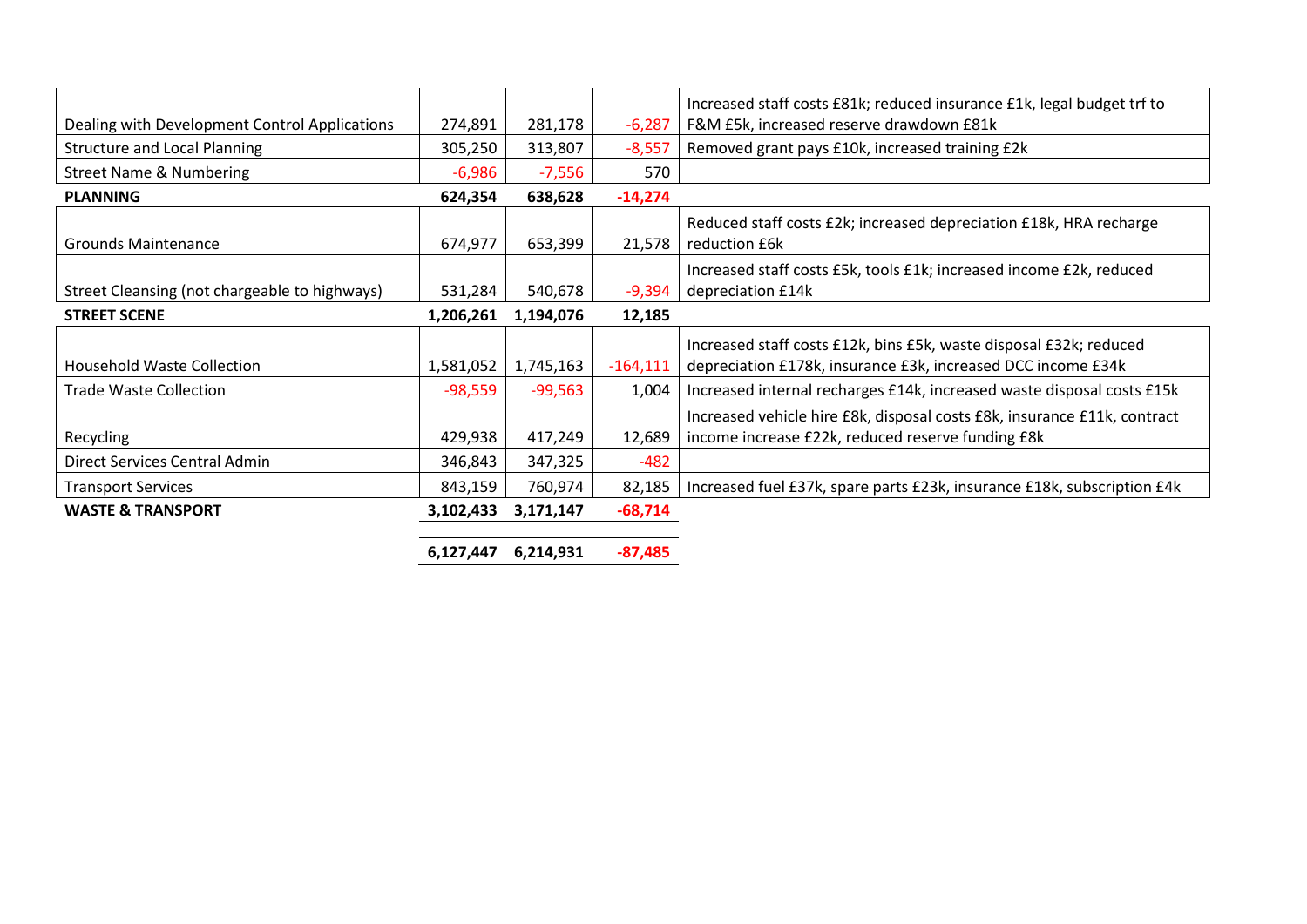# **HOUSING & COMMUNITY SERVICES - BUDGET SETTING 2022/23**

|                                                         | Proposed      | Approved      |                 |                                                |
|---------------------------------------------------------|---------------|---------------|-----------------|------------------------------------------------|
|                                                         | <b>Budget</b> | <b>Budget</b> | <b>Movement</b> |                                                |
|                                                         | 2022/23       | 2021/22       |                 | <b>Comments</b>                                |
| <b>General Grants, Bequests &amp; Donations</b>         | 305,653       | 305,714       | $-62$           |                                                |
|                                                         |               |               |                 | Increased staff costs £1k, NNDR costs £1k;     |
| <b>Community Centres</b>                                | 207,127       | 210,725       | $-3,598$        | reduced depreciation £6k                       |
| <b>Community Safety (Crime Reduction)</b>               | 130,521       | 129,952       | 569             | Reduced reserve funding                        |
| <b>Defences Against Flooding</b>                        | 56,142        | 56,237        | $-95$           |                                                |
| <b>Market Undertakings</b>                              | 2,138         | 878           | 1,260           | Trade waste recharge                           |
| <b>Village Halls</b>                                    | $\Omega$      | 0             | $\mathbf{0}$    |                                                |
| <b>COMMUNITY DEVELOPMENT &amp; SUPPORT</b>              | 701,581       | 703,506       | $-1,925$        |                                                |
| Arts Development & Support                              | 15,040        | 15,040        | 0               |                                                |
| <b>Events Management</b>                                | 116,237       | 115,668       | 570             |                                                |
| <b>Midway Community Centre</b>                          | 34,256        | 13,066        | 21,190          | Increased utilities £2k, depreciation £19k     |
|                                                         |               |               |                 | Increased trade waste recharge £1k; reduced    |
| <b>Stenson Fields Community Centre</b>                  | 6,988         | 9,216         | $-2,228$        | NNDR cost £2k, ext refuse collection £1k       |
| <b>RECREATIONAL ACTIVITIES</b>                          | 172,521       | 152,990       | 19,531          |                                                |
| <b>Melbourne Assembly Rooms</b>                         | 32,460        | $-1,668$      | 34,128          | Increased depreciation                         |
|                                                         |               |               |                 | Reduced staff costs £3k; reduced reserve       |
| Get Active in the Forest                                | 31,292        | 31,175        | 116             | drawdown £3k                                   |
|                                                         |               |               |                 | Reduced staff costs £3k, mileage £2k; reduced  |
|                                                         |               |               |                 | reserve drawdown £4k, increased insurance      |
| Sports Development & Community Recreation               | 171,988       | 171,118       | 870             | £1k                                            |
|                                                         |               |               |                 | Increased utilities £19k; reduced depreciation |
| <b>Indoor Sports &amp; Recreation Facilities</b>        | 497,336       | 537,233       | $-39,896$       | £56k, increased income £3k                     |
|                                                         |               |               |                 | Increased staff costs £5k, reserve drawdown    |
| <b>Outdoor Sports &amp; Recreation Facilities (SSP)</b> | 0             | 0             | 0               | £15k; increased grant income £20k              |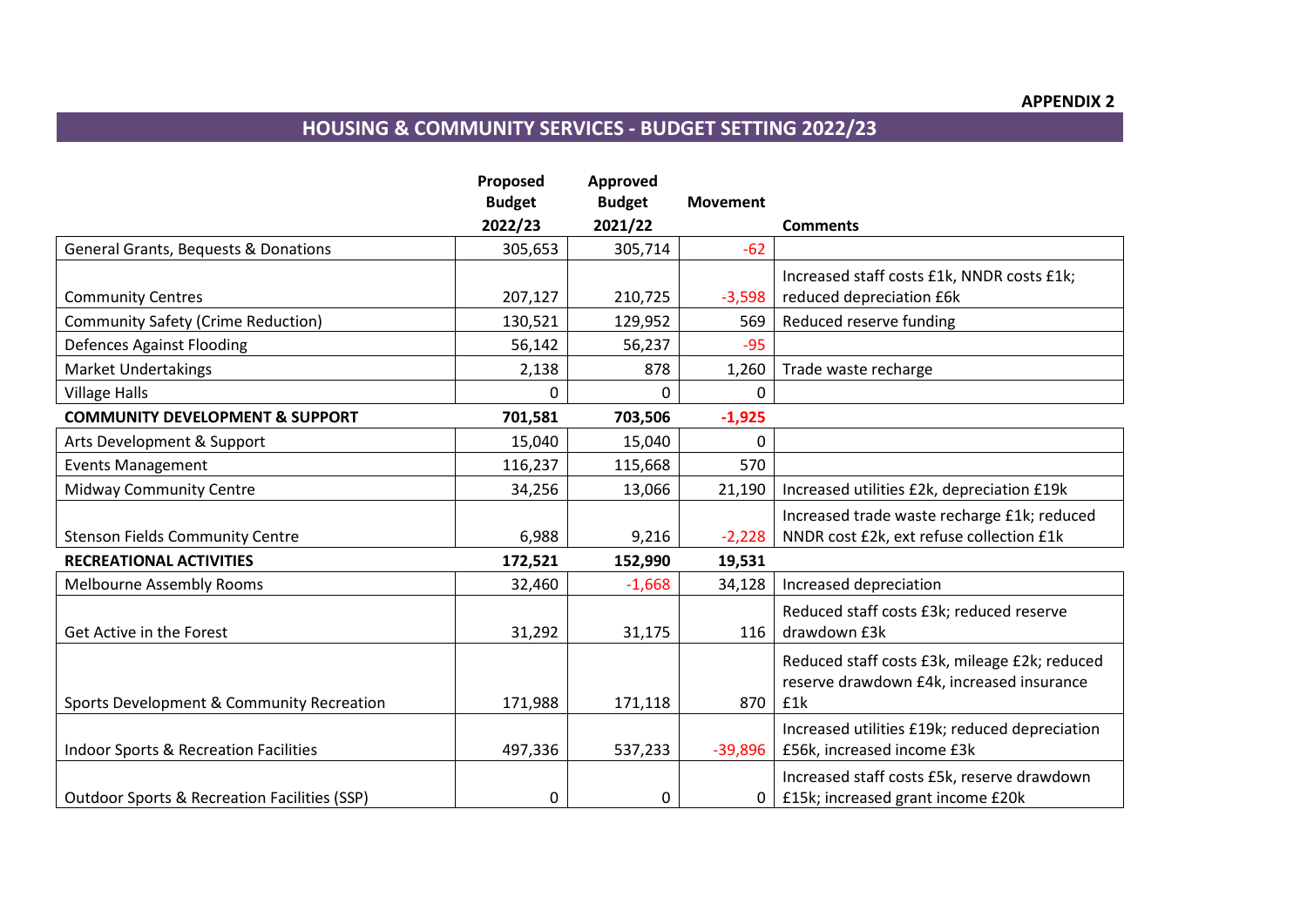|                                                   |           |           |          | Reduced staff costs £8k, tools £4k; reduced                                                  |
|---------------------------------------------------|-----------|-----------|----------|----------------------------------------------------------------------------------------------|
| Play schemes                                      | 20,004    | 19,950    | 55       | reserve drawdown £12k                                                                        |
| LEISURE CENTRES & COMMUNITY FACILITIES            | 753,081   | 757,807   | $-4,727$ |                                                                                              |
| Allotments                                        | $-799$    | $-1,091$  | 292      |                                                                                              |
|                                                   |           |           |          | Increased repairs £3k, NNDR cost £2k,<br>depreciation £6k, insurance £2k, utilities £1k,     |
| <b>Rosliston Forestry Centre</b>                  | 297,213   | 263,450   | 33,763   | loss of income Forestry England £20k                                                         |
| Cemeteries                                        | 17,086    | 18,950    | $-1,863$ | Increased repairs £2k; increased fees £4k                                                    |
| Closed Churchyards                                | 7,608     | 7,241     | 366      |                                                                                              |
|                                                   |           |           |          | Increased depreciation £14k, insurance £1k,<br>trade waste recharge £1k, reduced income £3k; |
| Parks and Open Spaces                             | 317,369   | 303,035   | 14,334   | reserve drawdown £4k                                                                         |
| <b>PARKS &amp; OPEN SPACES</b>                    | 638,477   | 591,585   | 46,892   |                                                                                              |
| <b>Housing Standards</b>                          | 94,453    | 93,369    | 1,084    | Increased staff costs £2k; reduced prof fees £1k                                             |
| <b>Housing Strategy</b>                           | 95,959    | 97,880    | $-1,921$ | Reduced staff costs £1k, subs £1k                                                            |
| Administration of Renovation & Improvement Grants | 52,119    | 50,298    | 1,821    | Software maintenance                                                                         |
| Bed / Breakfast Accomodation                      | 6,500     | 6,500     | $\Omega$ |                                                                                              |
|                                                   |           |           |          | Increased staff costs £26k, subs £7k; reserve                                                |
| <b>Pre-tenancy Services</b>                       | 216,660   | 190,421   | 26,238   | drawdown £7k                                                                                 |
| Other Housing Support Costs (GF)                  | 34,466    | 34,014    | 451      |                                                                                              |
| <b>PRIVATE SECTOR HOUSING</b>                     | 500,156   | 472,482   | 27,674   |                                                                                              |
|                                                   | 2,765,816 | 2,678,371 | 87,445   |                                                                                              |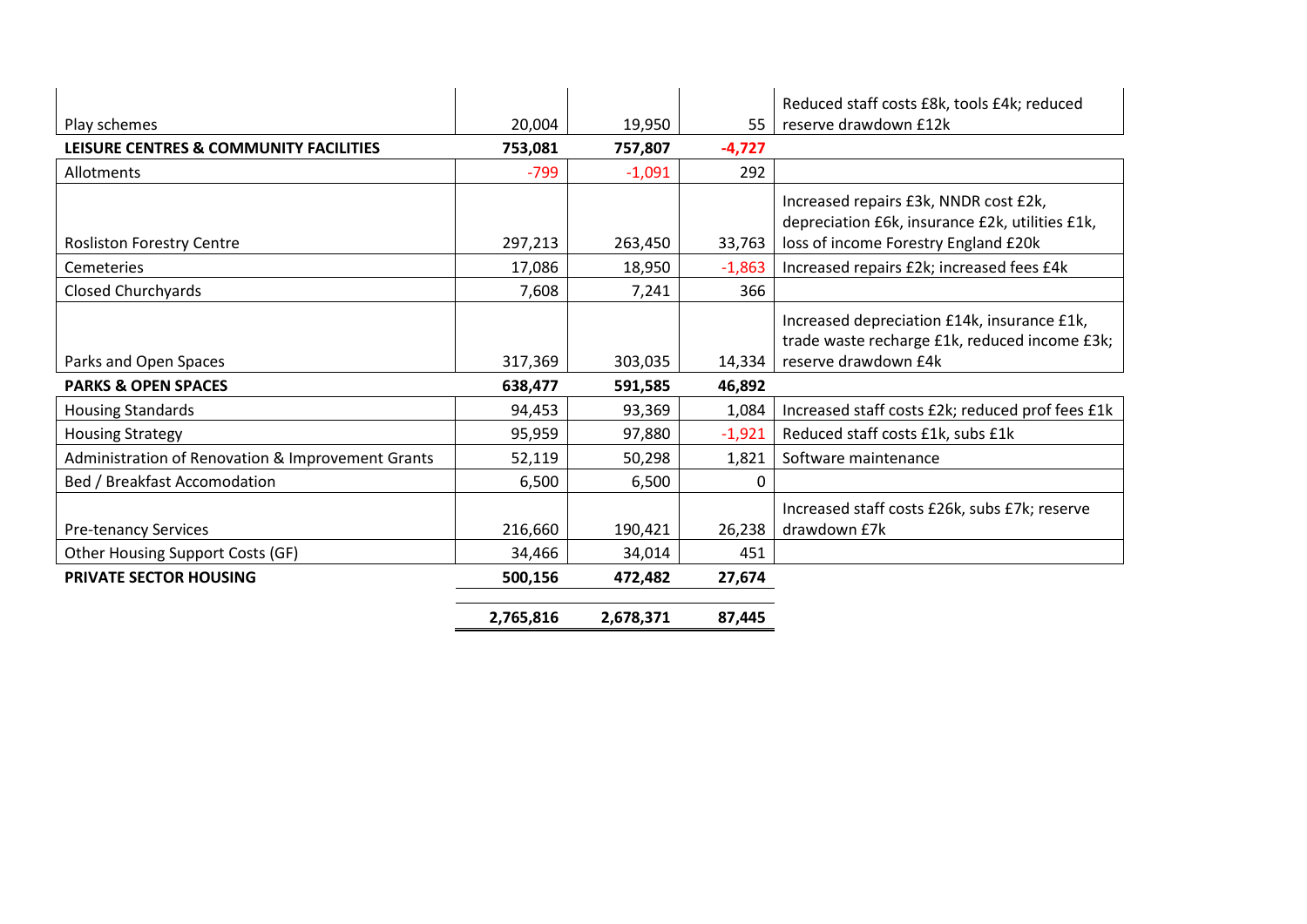#### **APPENDIX 3**

# **FINANCE & MANAGEMENT - BUDGET SETTING 2022/23**

|                                  | Proposed<br><b>Budget</b> | Approved<br><b>Budget</b> |                 |                                                                                                             |
|----------------------------------|---------------------------|---------------------------|-----------------|-------------------------------------------------------------------------------------------------------------|
|                                  | 2022/23                   | 2021/22                   | <b>Movement</b> | <b>Comments</b>                                                                                             |
|                                  | £                         | £                         | £               |                                                                                                             |
| <b>Business Change</b>           | 102,031                   | 98,042                    | 3,989           | Increased staff costs £5k; increased HRA recharge £1k                                                       |
| <b>Digital Services</b>          | 168,106                   | 153,559                   | 14,548          | Increased staff costs £5k, software £11k; increased<br>HRA recharge £2k                                     |
| Caretaking                       | 138,799                   | 135,993                   | 2,806           | Increased staff costs                                                                                       |
|                                  |                           |                           |                 |                                                                                                             |
| Senior Management                | 450,941                   | 445,826                   | 5,115           | Increased staff costs £6k; increased HRA recharge £1k                                                       |
|                                  |                           |                           |                 | Increased staff costs £4k, training £3k, software £1k,<br>subs £3k, reduced reserve drawdown £5k; Increased |
| <b>Financial Services</b>        | 390,463                   | 387,047                   | 3,416           | HRA recharge £13k                                                                                           |
| <b>Internal Audit</b>            | 113,373                   | 109,307                   | 4,066           | Increased prof fees £6k; increased HRA recharge £2k                                                         |
| <b>Merchant Banking Services</b> | 68,075                    | 61,200                    | 6,875           | Increased bank charges £10k; HRA recharge £3k                                                               |
|                                  |                           |                           |                 | Increased software costs £9k, depreciation £12k,                                                            |
|                                  |                           |                           |                 | telephones £8k; reduced staff costs £7k, increased                                                          |
| <b>ICT Support</b>               | 752,323                   | 734,355                   | 17,968          | HRA recharge £5k                                                                                            |
|                                  |                           |                           |                 | Increased prof fees £11k; reduced staff costs £2k,                                                          |
| Legal Services                   | 266,382                   | 264,534                   | 1,848           | legal fee income £2k, reduced books £5k                                                                     |
| Performance & Policy             | 36,656                    | 36,720                    | $-64$           |                                                                                                             |
|                                  |                           |                           |                 | Increased training £3k, prof fees £3k, reduced HRA                                                          |
| Personnel/HR                     | 356,897                   | 361,327                   | $-4,430$        | recharge £1k, software £4k; reduced staff costs £15k                                                        |
|                                  |                           |                           |                 | Increased printing £4k; reduced training £1k, staff                                                         |
| Communications                   | 77,959                    | 75,667                    | 2,292           | costs £1k, increased HRA recharge £1k                                                                       |
|                                  |                           |                           |                 | Increased staff costs £1k, software £18k; reduced<br>stationary £3k, postage £10k, increased HRA recharge   |
| <b>Customer Services</b>         | 496,677                   | 492,197                   | 4,480           | £1k                                                                                                         |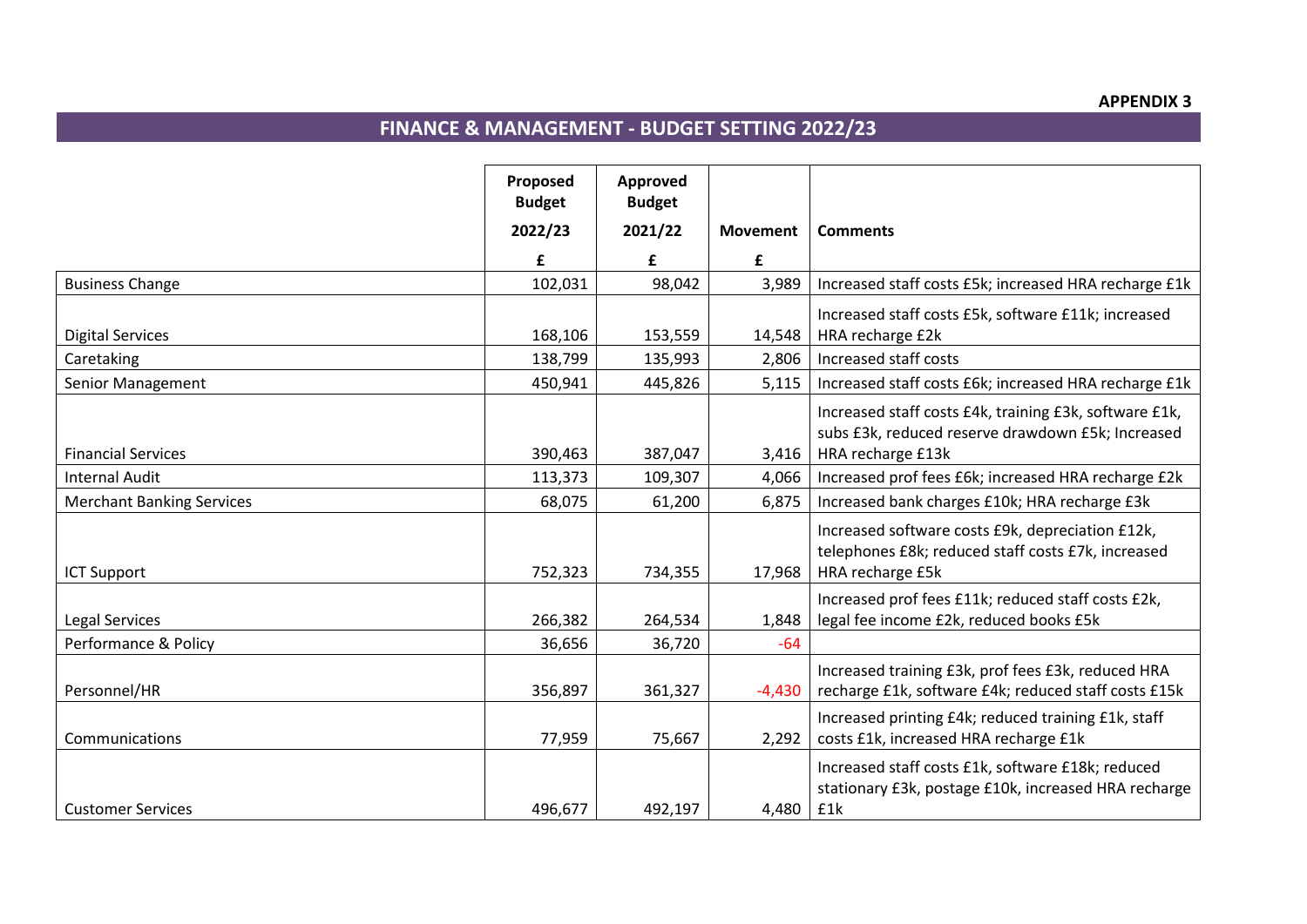| Health & Safety                                          | 57,016     | 48,073     | 8,944     | Increased prof fees £11k; increased HRA recharge £2k |
|----------------------------------------------------------|------------|------------|-----------|------------------------------------------------------|
|                                                          |            |            |           | Increased staff costs £25k, utilities £17, insurance |
| Admin Offices & Depot                                    | 660,702    | 632,236    | 28,466    | £3k; reduced depreciation £16k                       |
| <b>Protective Clothing</b>                               | 29,809     | 37,819     | $-8,010$  | Reduced requirement                                  |
| Procurement                                              | 12,349     | 12,149     | 200       |                                                      |
| <b>CENTRAL SUPPORT SERVICES</b>                          | 4,178,558  | 4,086,049  | 92,509    |                                                      |
| Democratic Representation & Management                   | 85,361     | 85,473     | $-112$    |                                                      |
| <b>Corporate Management</b>                              | 65,951     | 64,458     | 1,493     | Subscriptions £1k                                    |
| Corporate Finance Management                             | 37,969     | 37,437     | 531       | Increased prof fees £1k                              |
|                                                          |            |            |           | Increased allowances £13k; increased HRA recharge    |
| <b>Elected Members</b>                                   | 354,789    | 347,401    | 7,388     | £4k, reduced training £2k                            |
| <b>CORPORATE &amp; DEMOCRATIC COSTS</b>                  | 544,070    | 534,770    | 9,300     |                                                      |
| <b>Registration of Electors</b>                          | 44,271     | 56,531     | $-12,261$ | Canvas reform                                        |
| <b>Conducting Elections</b>                              | 178,432    | 171,893    | 6,539     | Increased staff costs £2k, tools £5k                 |
| <b>ELECTIONS &amp; REGISTRATION</b>                      | 222,703    | 228,425    | $-5,721$  |                                                      |
| <b>Funded Pension Schemes</b>                            | 280,298    | 280,072    | 226       |                                                      |
| Increase/Decrease in Provision for Bad or Doubtful Debts | 175,000    | 175,000    | 0         |                                                      |
| <b>Planning Agreements</b>                               | 0          | $\Omega$   | 0         |                                                      |
| <b>Parish Councils</b>                                   | 426,407    | 425,801    | 606       | Increased insurance                                  |
| Interest & Investment Income (GF)                        | $-136,229$ | $-147,585$ | 11,356    | Reduced investment income                            |
| External Interest Payable (GF)                           | 500        | 500        | $\Omega$  |                                                      |
| PARISHES, INTEREST, S106 RECEIPTS & PROVISIONS           | 745,976    | 733,788    | 12,188    |                                                      |
|                                                          |            |            |           | Increased training £6k, NNDR £8k, reduced HRA        |
| <b>Estate Management</b>                                 | $-248,364$ | $-245,318$ | $-3,046$  | recharge £4k; reduced staff costs £22k               |
| <b>ESTATE MANAGEMENT</b>                                 | $-248,364$ | $-245,318$ | $-3,046$  |                                                      |
| <b>Council Tax Collection</b>                            | 118,286    | 116,327    | 1,958     | Increase staff costs £1k, advertising £1k            |
| Non Domestic Rates Collection                            | $-87,500$  | $-84,500$  | $-3,000$  | Prof fees (now in-house)                             |
|                                                          |            |            |           | Increased staff costs £5k, income budget trf to HB   |
|                                                          |            |            |           | Admin £200k, reduced reserve drawdown £12k;          |
| Revenues & Benefits Support & Management                 | 343,977    | 136,633    | 207,344   | reduced software costs £10k                          |
| <b>Rent Allowances Paid</b>                              | 37,005     | 53,047     | $-16,042$ | Reduced benefit claims reduced costs                 |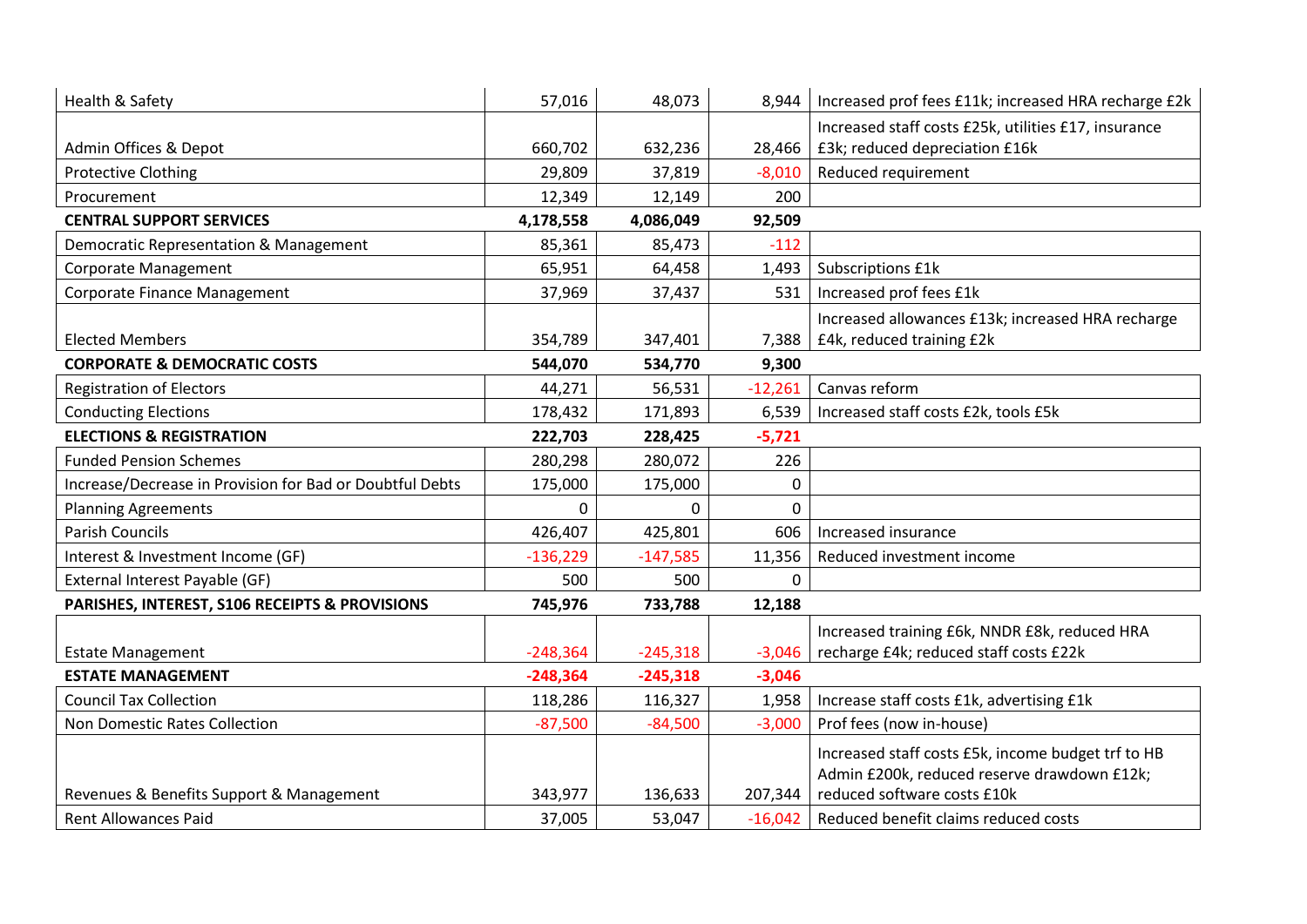| Net cost of Rent Rebates Paid   | 80,882    | 81,999    |          | -1,118   Reduced benefit claims reduced costs                                                                   |
|---------------------------------|-----------|-----------|----------|-----------------------------------------------------------------------------------------------------------------|
| Corporate Fraud                 | 48,150    | 45,474    |          | 2,676   Reduced reserve drawdown                                                                                |
| Housing Benefits Administration | 149,691   | 327,285   |          | Increased staff costs £1k, prof fees £2k, reduced<br>$-177,593$ income for admin subsidy £20k; income trf £200k |
| <b>Concessionary Fares</b>      | $-9,600$  |           | $-9,600$ | Derbyshire County Council                                                                                       |
| <b>REVENUES &amp; BENEFITS</b>  | 680.891   | 676.265   | 4,626    |                                                                                                                 |
|                                 | 6,123,834 | 6,013,978 | 109,856  |                                                                                                                 |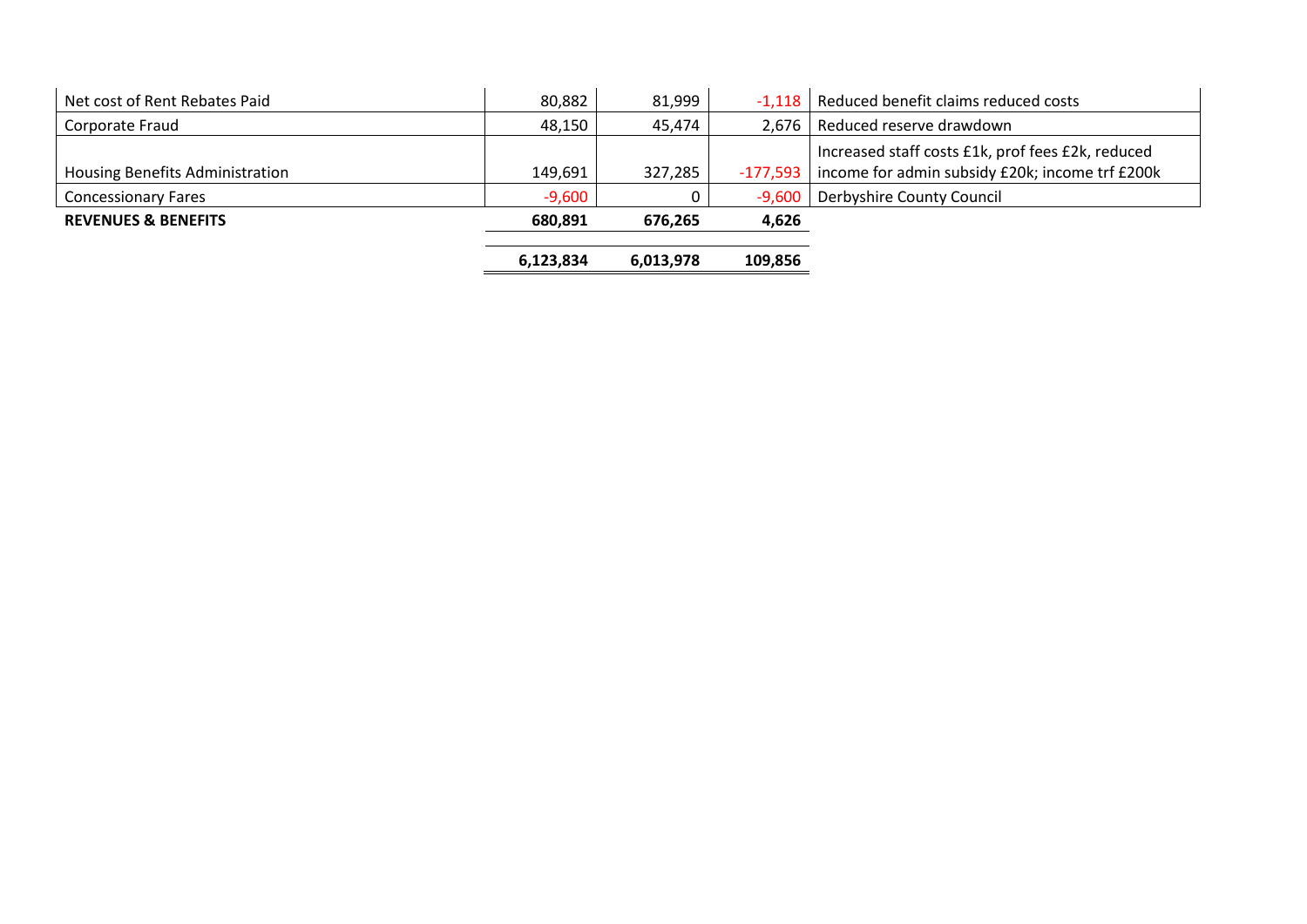**APPENDIX 4** 

| <b>GENERAL FUND MEDIUM TERM FINANCIAL PLAN</b>                         |               |              |                     |              |              |              |
|------------------------------------------------------------------------|---------------|--------------|---------------------|--------------|--------------|--------------|
| <b>BUDGET &amp; PROJECTION as at FEBRUARY 2022</b>                     |               |              |                     |              |              |              |
|                                                                        | <b>Budget</b> | Projection   | Projection          | Projection   | Projection   | Projection   |
|                                                                        | £             | £            | £                   | £            | £            | f            |
|                                                                        | 2021.22       | 2022.23      | 2023.24             | 2024.25      | 2025.26      | 2026.27      |
| <b>BASE BUDGET</b>                                                     |               |              |                     |              |              |              |
| Environmental & Development                                            | 6,227,089     | 6,127,447    | 6,459,707           | 6,648,845    | 6,841,902    | 7,042,482    |
| Housing & Community                                                    | 2,650,462     | 2,765,816    | 2,871,210           | 2,924,361    | 2,978,079    | 3,048,401    |
| Finance & Management                                                   | 6,038,722     | 6,167,461    | 6,307,621           | 6,475,909    | 6,645,992    | 6,818,113    |
| <b>Net Service Expenditure</b>                                         | 14,916,273    | 15,060,724   | 15,638,538          | 16,049,115   | 16,465,973   | 16,908,996   |
| <b>Accounting Adjustments</b>                                          |               |              |                     |              |              |              |
| Reverse out Depreciation                                               | $-1,435,413$  | $-1,268,382$ | $-1,268,382$        | $-1,268,382$ | $-1,268,382$ | $-1,268,382$ |
| Minimum Revenue Provision (MRP)                                        | 181,932       | 174,654      | 167,668             | 160,962      | 154,523      | 148,342      |
| Voluntary Revenue Provision (VRP - Recycling Bins & Grove Active Zone) | 75,891        | 20,556       | 20,556              | 1,639        | $\Omega$     |              |
|                                                                        | 13,738,682    | 13,987,551   | 14,558,379          | 14,943,334   | 15,352,114   | 15,788,956   |
| <b>Add: Known Variations</b>                                           |               |              |                     |              |              |              |
| Vehicle Maintenance Plan (Tyres and Spare Parts)                       | $\Omega$      | $\Omega$     | 25,000              | 30,000       | 40,000       | 55,000       |
| Operational Services - Allocated Growth Excluded From Base Budget      | 243,274       | 146,652      | 382,329             | 160,367      | 164,376      | 168,486      |
| <b>Growth Provision Drawdown</b>                                       | $\Omega$      | $\Omega$     | $-172,294$          | 0            | 0            | 0            |
| Land Charges Service Review Provision                                  | 100,000       | 100,000      | $\Omega$            | $\mathbf 0$  | $\Omega$     | $\Omega$     |
| Public Sector Audit Appointments - Additional External Audit Fees      | 20,000        | 20,000       | 20,000              | 20,000       | 20,000       | 20,000       |
| <b>Drakelow Concurrent Functions</b>                                   | $\Omega$      | 2,185        | 2,229               | 2,273        | 2,319        | 2,365        |
| Operating Licence Inspection Pit                                       | 60,000        | $\Omega$     | 0                   | 0            | 0            | 0            |
| Income Loss - Forestry England Reported January 2022                   | 14,000        | $\Omega$     | $\mathbf 0$         | 0            | 0            | 0            |
| Licensing Posts Regrade - approved July 2021                           | 2,445         | $\mathbf 0$  | $\mathsf{O}\xspace$ | 0            | 0            | 0            |
| PCI Compliance Reported January 2021                                   | 17,235        | $\mathbf 0$  | $\Omega$            | $\Omega$     | $\Omega$     | $\mathbf 0$  |
| Parish Concurrent Functions and Grants to Voluntary Bodies             | 13,488        | 10,452       | 10,661              | 10,874       | 11,092       | 11,313       |
| Driver and Mechanic Incentive Payment                                  | 33,350        | 33,350       | 0                   | 0            | 0            | 0            |
| Route Optimisation Potential Project Delay                             | $\Omega$      | 43,235       | $\mathbf 0$         | $\Omega$     | $\Omega$     | 0            |
| Local Plan Review                                                      | 15,000        | 15,000       | $\Omega$            | $\Omega$     | $\Omega$     | $\Omega$     |
| Potential Pay Award                                                    | 151,173       | 156,385      | 160,295             | 164,302      | 168,410      | 172,620      |
| <b>Incremental Salary Increases</b>                                    | 0             | 0            | 18,425              | 6,671        | 2,253        | $\mathbf{0}$ |
| Investment Income                                                      | $\Omega$      | $\Omega$     | 51,000              | 68,040       | 70,000       | 70,000       |
| Administration of Childcare Vouchers                                   | 1,750         | 1,750        | 1,750               | 1,750        | 1,750        | 1,750        |
| Potential Cost of New Waste Disposal Site                              | 0             | 47,560       | 49,938              | 52,435       | 55,057       | 57,809       |
| Potential Loss of Industrial Unit Income                               | $\Omega$      | $\Omega$     | 196,500             | 196,500      | 196,500      | 196,500      |
| Pension Earmarked Reserve Drawdown                                     | $-41,122$     | $-43,589$    | $-6,783$            | $\Omega$     | $\Omega$     | 0            |
| <b>District Election May 2023</b>                                      | $\Omega$      | $\Omega$     | 125,000             | $\Omega$     | $\Omega$     | $\mathbf 0$  |
| <b>TOTAL ESTIMATED SPENDING</b>                                        | 14,369,275    | 14,520,532   | 15,422,429          | 15,656,546   | 16.083.869   | 16,544,799   |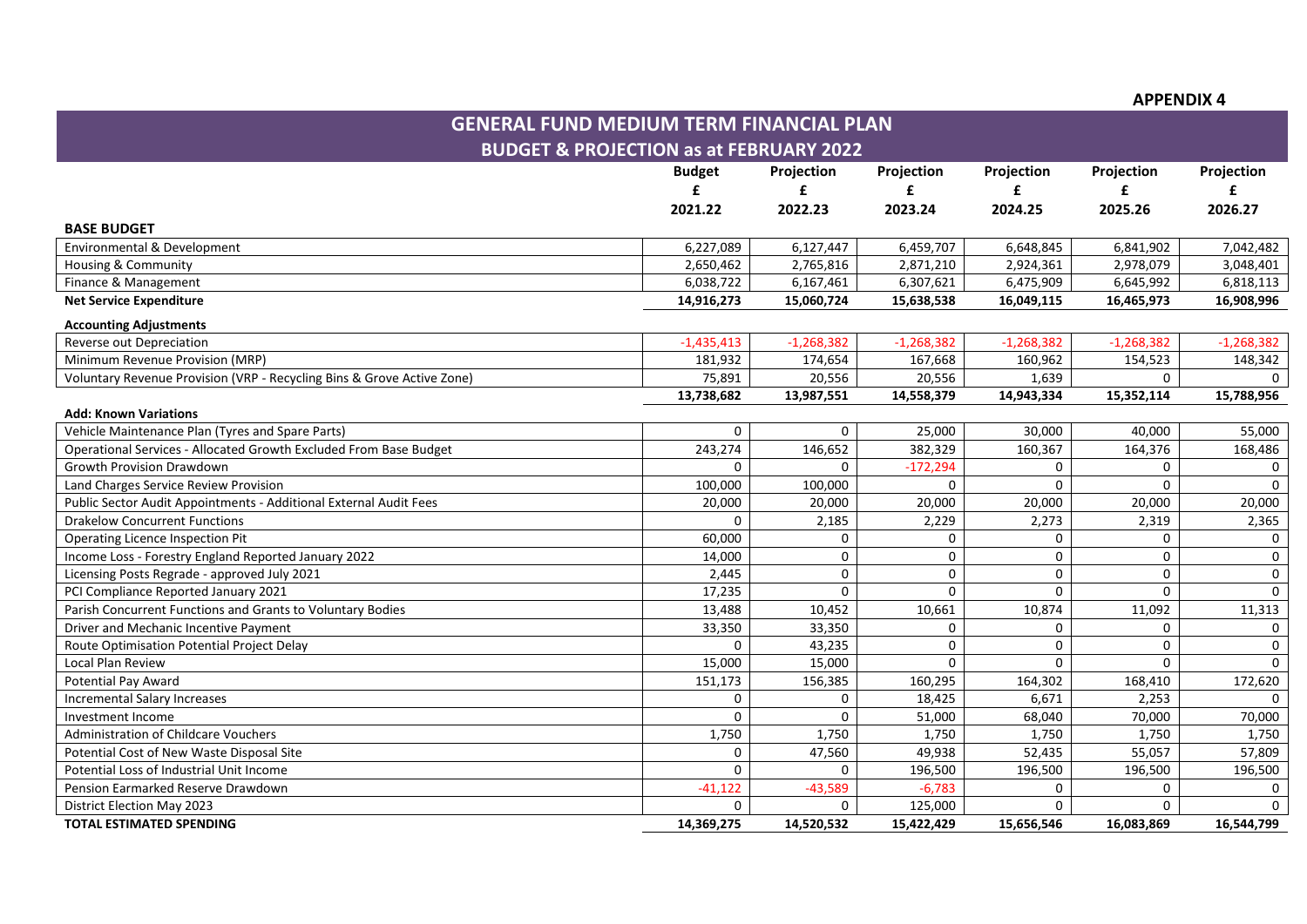|                                                        | <b>GENERAL FUND MEDIUM TERM FINANCIAL PLAN</b><br><b>BUDGET &amp; PROJECTION as at FEBRUARY 2022</b> |                      |                      |                      |                      |                      |
|--------------------------------------------------------|------------------------------------------------------------------------------------------------------|----------------------|----------------------|----------------------|----------------------|----------------------|
|                                                        | Proposed<br><b>Budget</b><br>£                                                                       | Projection<br>£      | Projection<br>£      | Projection           | Projection<br>£      | Projection           |
|                                                        | 2021.22                                                                                              | 2022.23              | 2023.24              | 2024.25              | 2025.26              | 2026.27              |
| <b>Provisions</b>                                      |                                                                                                      |                      |                      |                      |                      |                      |
| Provision for Employer's NIC on "off-payroll" payments | 10,000                                                                                               | 10,000               | 10,000               | 10,000               | 10,000               | 10,000               |
| Contingent Sum - Growth                                | 32,630                                                                                               | 160,000              | 105,000              | 143,254              | 143,144              | 113,144              |
| New Parishes - Concurrent Functions                    | 0                                                                                                    | 0                    | 2,500                | 5,000                | 10,000               | 15,000               |
| Waste and Recycling<br><b>TOTAL PROJECTED SPENDING</b> | 50,000<br>14,461,905                                                                                 | 50,000<br>14,740,532 | 50,000<br>15,589,929 | 50,000<br>15,864,800 | 50,000<br>16,297,013 | 50,000<br>16,732,943 |
|                                                        |                                                                                                      |                      |                      |                      |                      |                      |
| <b>FINANCING</b>                                       |                                                                                                      |                      |                      |                      |                      |                      |
| <b>Business Rates Retention</b>                        | $-3,779,996$                                                                                         | $-3,795,025$         | $-3,795,025$         | $-3,795,025$         | $-3,795,025$         | $-3,795,025$         |
| Services Grant Allocation                              | 0                                                                                                    | $-173,984$           | $\Omega$             | $\mathbf 0$          | $\Omega$             | $\Omega$             |
| Lower Tier Services Grant Allocation                   | $-519,414$                                                                                           | $-291.393$           | $-3,045,089$         | $-2,740,580$         | $-2,524,205$         | $-2,524,205$         |
| <b>New Homes Bonus</b>                                 | $-3,381,317$                                                                                         | $-3,018,486$         | $\Omega$             | $\Omega$             | 0                    | $\Omega$             |
| Council Tax Income                                     | $-5,915,215$                                                                                         | $-6,346,143$         | $-6,619,037$         | $-6,900,088$         | $-7,198,224$         | $-7,505,363$         |
| <b>Core Spending Power</b>                             | $-13,595,942$                                                                                        | $-13,625,031$        | $-13,459,151$        | $-13,435,692$        | $-13,517,453$        | $-13,824,592$        |
| Add Estimated Collection Fund Surplus - Council Tax    | $-124,054$                                                                                           | $-204,767$           | $-55,000$            | $-55,000$            | $-55,000$            | $-55,000$            |
| <b>TOTAL FINANCING</b>                                 | $-13,719,996$                                                                                        | $-13,829,798$        | $-13,514,151$        | $-13,490,692$        | $-13,572,453$        | $-13,879,592$        |
| Revenue Surplus (-) / Deficit                          | 741.909                                                                                              | 910.734              | 2,075,778            | 2,374,108            | 2,724,560            | 2,853,351            |
| <b>Capital Contributions</b>                           |                                                                                                      |                      |                      |                      |                      |                      |
| Melbourne Sports Park Drainage                         | 166,020                                                                                              | $\Omega$             | $\Omega$             | $\Omega$             | $\Omega$             | $\Omega$             |
| IT and Digital Strategy                                | 166,000                                                                                              | 160,000              | 160,000              | 160,000              | 166,500              | 173,000              |
| Purchase of Town Centre Land                           | 44,335                                                                                               | 0                    | 0                    | $\mathbf 0$          | 0                    | $\mathbf 0$          |
| <b>Community Partnership Scheme</b>                    | 264,853                                                                                              | 0                    | $\Omega$             | 0                    | $\Omega$             | $\mathbf 0$          |
| Rosliston Forestry Centre - Play Project               | 50,000                                                                                               | $\Omega$             | $\Omega$             | $\Omega$             | $\Omega$             | $\mathbf{0}$         |
| Asset Replacement and Renewal Fund                     | 358,000                                                                                              | 357,000              | 356,000              | 355,000              | 355,000              | 355,000              |
| <b>TOTAL CAPITAL CONTRIBUTION</b>                      | 1,049,208                                                                                            | 517,000              | 516,000              | 515,000              | 521,500              | 528,000              |
| <b>TOTAL GENERAL FUND DEFICIT</b>                      | 1,791,117                                                                                            | 1,427,734            | 2,591,778            | 2,889,108            | 3,246,060            | 3,381,351            |
| <b>GENERAL FUND RESERVE BALANCE</b>                    |                                                                                                      |                      |                      |                      |                      |                      |

| Balance b/fwd | ിറാ<br>- 77 | $-402.407$ | -9,974,6、 | 7.382.894 | $-4.493$ $-7$<br>10 C<br>. 5.78m | $\sim$ $\sim$<br>,,,<br>11 <sub>h</sub> |
|---------------|-------------|------------|-----------|-----------|----------------------------------|-----------------------------------------|
|---------------|-------------|------------|-----------|-----------|----------------------------------|-----------------------------------------|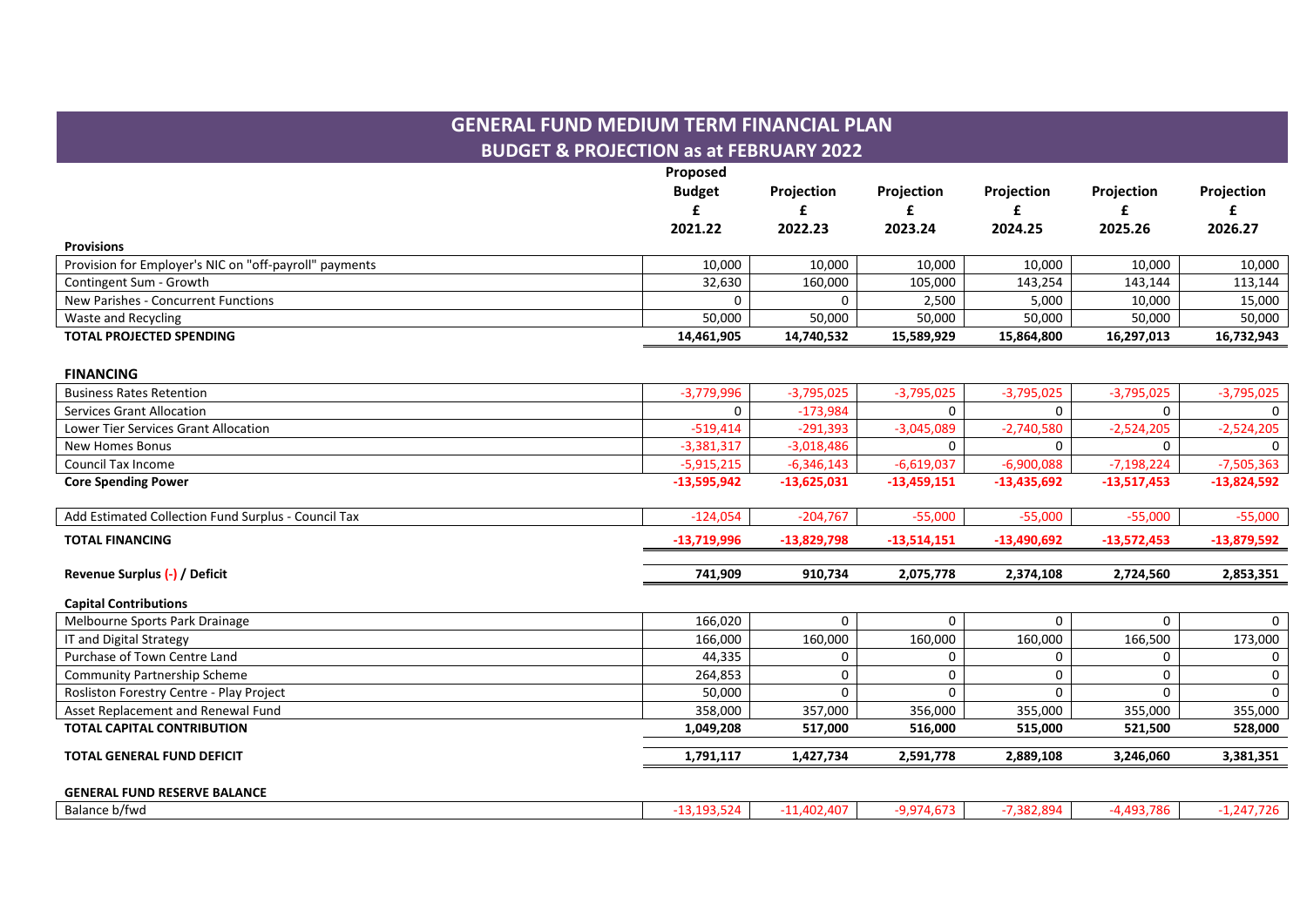| / Deficit<br>Revenue Surplus (-), | 741,909     | 910,734   | 2,075,778 | 2,374,108 | 2,724,560    | 2,853,351 |
|-----------------------------------|-------------|-----------|-----------|-----------|--------------|-----------|
| <b>Capital Contributions</b>      | 1,049,208   | 517,000   | 516,000   | 515,000   | 521,500      | 528,000   |
| <b>Balance c/fwd</b>              | -11,402,407 | 9,974,673 | 7,382,894 | 4,493,786 | $-1,247,726$ | 2,133,625 |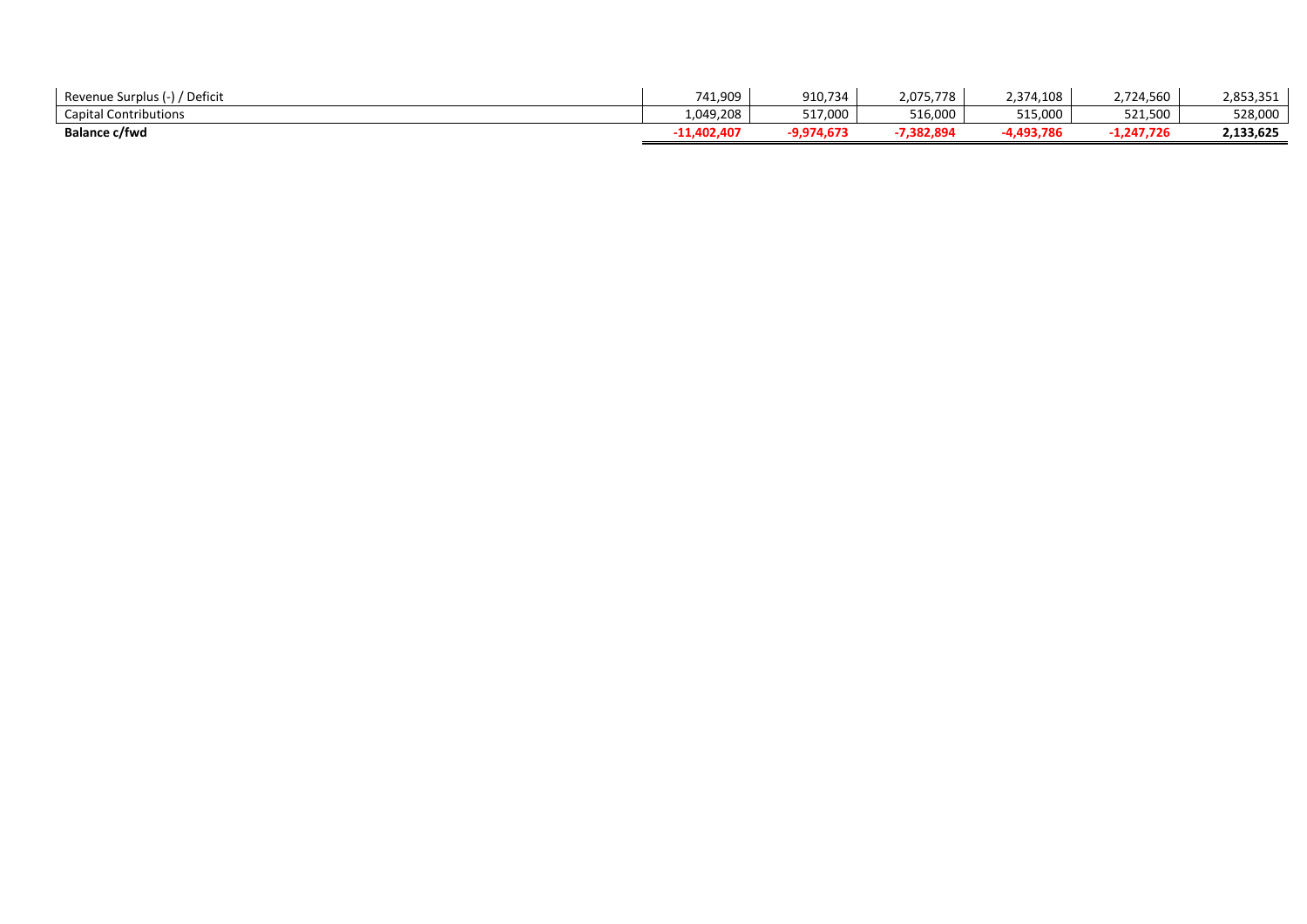#### **Appendix 5**

#### **The Council is recommended to resolve as follows**:

- 1. It be noted that on 13 January 2022, the Full Council calculated the Council Tax Base 2022/23:
	- (a) For the whole area as 36,702 (Item T in the formula in Section 31B of the Local Government Finance Act 1992, as amended by the Localism Act 2011).
	- (b) For dwellings in those parts of its area to which a Parish Precept relates as 25,144.
- 2. Calculate that the Council Tax £6,346,143.
- 3. That the following amounts be calculated for the year 2022/23 in accordance with Sections 31 and 36 of the Localism Act 2011:
	- (a) £45,657,083

Being the aggregate of the amounts which the Council estimates for the items set out in Section 31A (2) of the Act taking into account all precepts issued to it by Parish Councils.

(b) £38,332,944

Being the aggregate of the amounts which the Council estimates for the items set out in Section 31A (3) of the Act.

(c) £7,332,707

Being the amount by which the aggregate of 3(a) above exceeds the aggregate of 3(b) above, calculated by the Council in accordance with Section 31A (4) of the Act as its Council Tax requirement for the year. (Item R in the formula in Section 31B of the Act).

(d) £199.79

Being the amount at 3(c) above (Item R) all divided by Item T (1a above) calculated by the Council in accordance with Section 31B of the Act, as the basic amount of its Council Tax for the year (including Parish Precepts).

(e) £986,564

Being the aggregate amount of all Parish Precepts referred to in Section 34 (1) of the Act.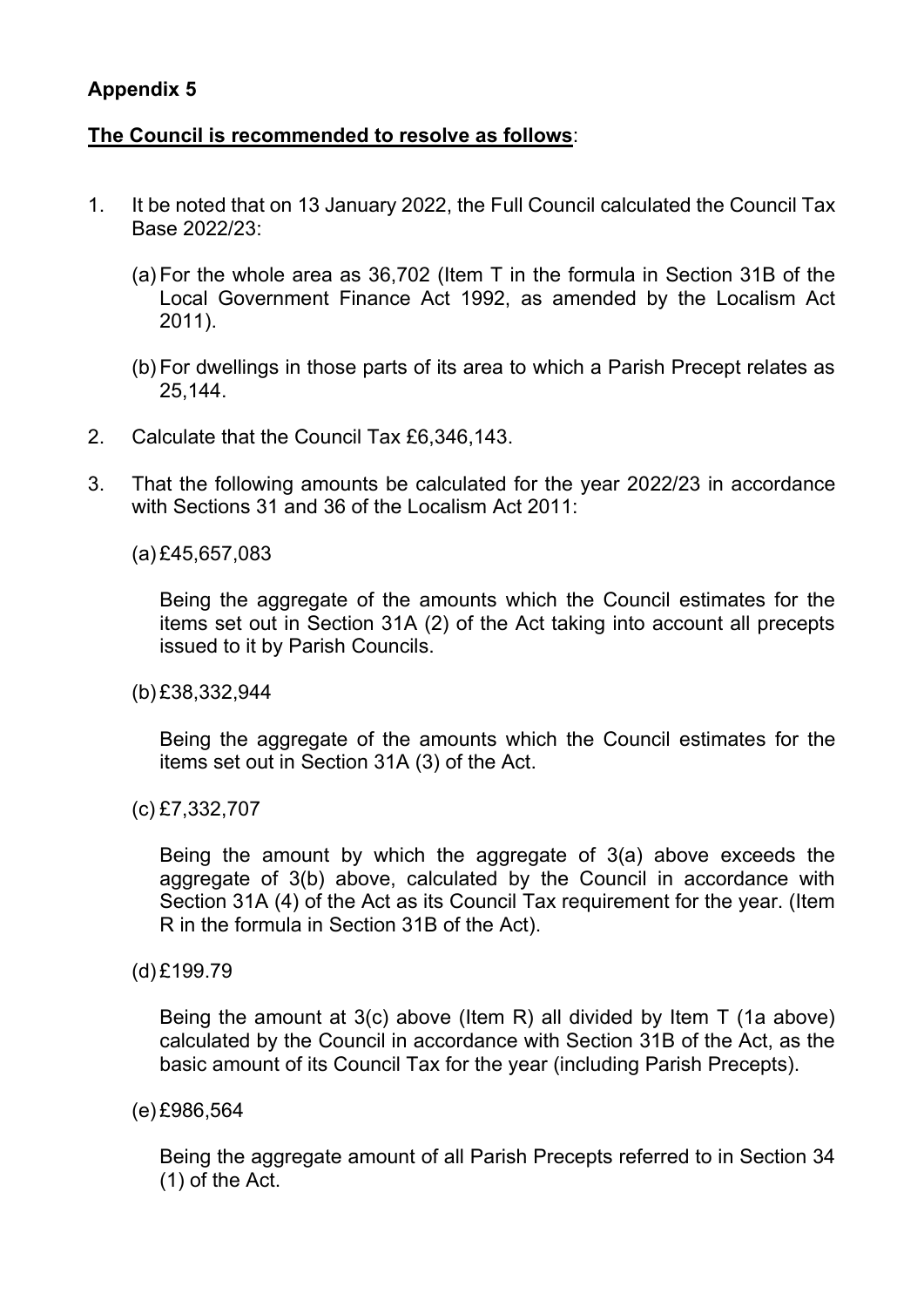(f) £172.91

Being the amount at 3 (d) above less the result given by dividing the amount at 3 (e) above by Item T (1a above) calculated by the Council in accordance with Section 34 (2) of the Act, as the basic amount of its Council Tax for the year for dwellings in those parts of its area to which no Parish Precept relates.

- 4. To note that Parish Councils have issued precepts to the Council in accordance with Section 41 of Local Government Finance Act 1992 for each category of dwellings in the Council's area as indicated in **Schedule A.**
- 5. To note that the County Council, the Police and Crime Commissioner and the Fire and Rescue Service for Derbyshire, have issued Precepts to the Council in accordance with Section 40 of the Local Government Finance Act 1992 for each category of dwellings in the Council's area as indicated in **Schedule B**.
- 6. That the Council, in accordance with Sections 30 and 36 of the Local Government Finance Act 1992, hereby sets the aggregate amounts shown in **Schedule C**, as the amounts of Council Tax for 2022/23 for each part of its area and for each of the categories of dwellings, this being the *aggregate* of Schedules A and B.
- 7. That in accordance with Section 52 (ZB) of the Local Government Finance Act 1992, the Council determines that the amount of council tax shown at 3 (f) of £172.91 **is not** excessive compared to 2021/22 and therefore there is no requirement for a local referendum.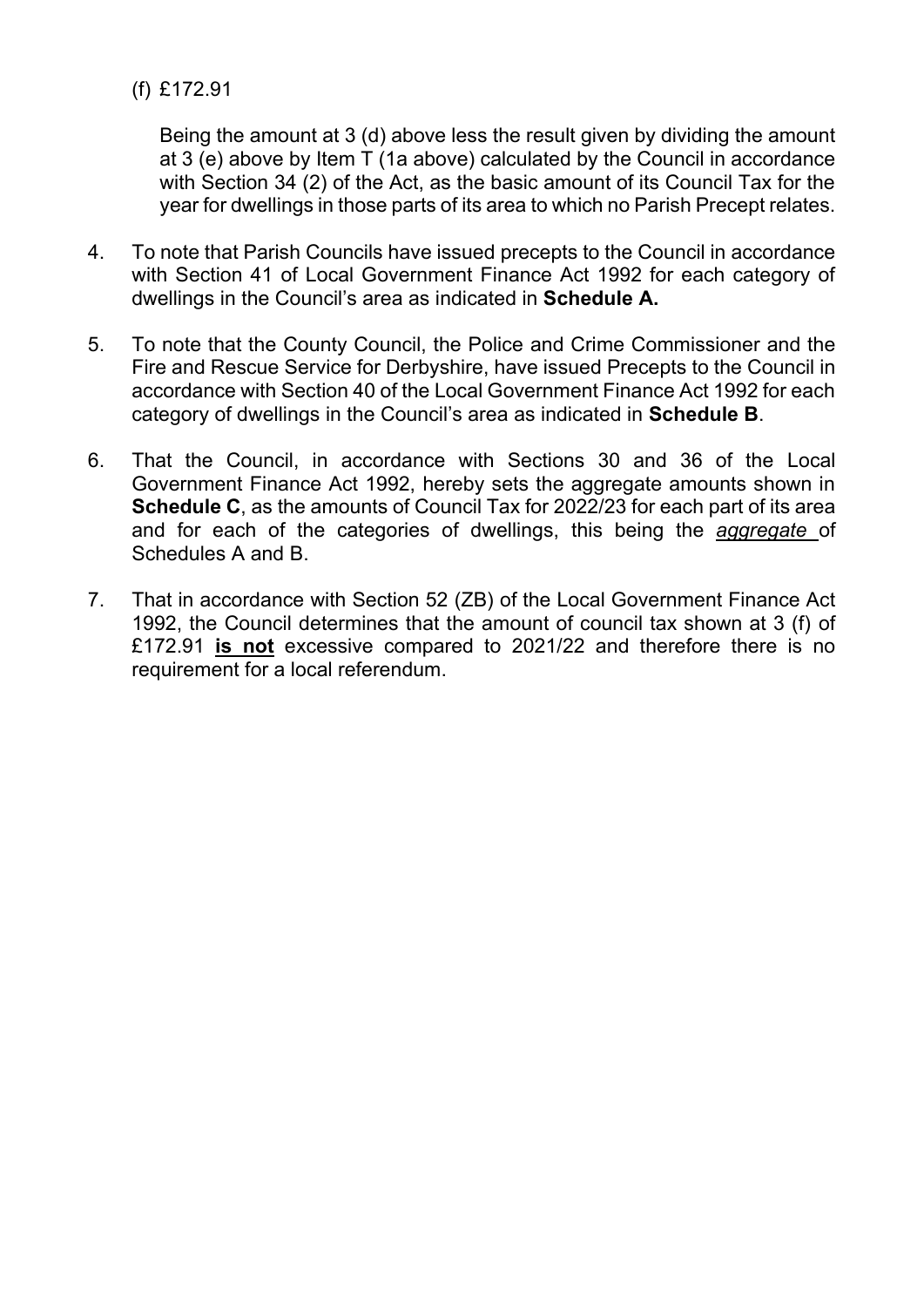#### **ANALYSIS OF PARISH PRECEPTS, TAX BASE AND BAND D RATES**

| <b>Parish</b>                                    | <b>Precept</b><br>2021/22<br>£ | <b>Precept</b><br>20222/23<br>£ | Tax<br><b>Base</b><br>2021/22 | Tax<br><b>Base</b><br>2022/23 | <b>Band D</b><br>2021/22<br>£ | <b>Band D</b><br>2022/23<br>£ | <b>LCTR</b><br><b>Grant</b><br>2021/22<br>£ | <b>LCTR</b><br><b>Grant</b><br>2022/23<br>£ |
|--------------------------------------------------|--------------------------------|---------------------------------|-------------------------------|-------------------------------|-------------------------------|-------------------------------|---------------------------------------------|---------------------------------------------|
| Aston-on-Trent                                   | 34,749                         | 35,090                          | 720                           | 732                           | 48.26                         | 47.94                         | 1,317                                       | 1,317                                       |
| Barrow-on-Trent                                  | 11,551                         | 11,907                          | 239                           | 243                           | 48.33                         | 49.00                         | 452                                         | 452                                         |
| <b>Bretby</b>                                    | 3,658                          | 4,024                           | 414                           | 414                           | 8.84                          | 9.72                          | 73                                          | 73                                          |
| <b>Burnaston</b>                                 | 8,945                          | 9,124                           | 691                           | 688                           | 12.95                         | 13.26                         | 148                                         | 148                                         |
| <b>Castle Gresley</b>                            | 25,309                         | 25,309                          | 626                           | 632                           | 40.43                         | 40.05                         | 2,876                                       | 2,876                                       |
| Church Broughton                                 | 7,650                          | 13,000                          | 242                           | 255                           | 31.61                         | 50.98                         | 151                                         | 151                                         |
| Coton-in-the-Elms                                | 7,116                          | 7,427                           | 275                           | 287                           | 25.88                         | 25.88                         | 989                                         | 989                                         |
| Dalbury Lees                                     | 1,600                          | 1,600                           | 132                           | 136                           | 12.12                         | 11.76                         | 102                                         | 102                                         |
| <b>Drakelow</b>                                  | $\overline{0}$                 | 4,700                           | $\mathbf 0$                   | 318                           | 0.00                          | 14.78                         | $\Omega$                                    | $\mathbf 0$                                 |
| Egginton                                         | 11,783                         | 12,019                          | 256                           | 255                           | 46.03                         | 47.13                         | 199                                         | 199                                         |
| Elvaston                                         | 40,950                         | 42,588                          | 1,131                         | 1,197                         | 36.21                         | 35.58                         | 210                                         | 210                                         |
| Etwall                                           | 56,753                         | 58,298                          | 1,179                         | 1,190                         | 48.14                         | 48.99                         | 2,751                                       | 2,751                                       |
| Findern                                          | 41,371                         | 45,947                          | 1,366                         | 1,504                         | 30.29                         | 30.55                         | 1,135                                       | 1,135                                       |
| Foston & Scropton                                | 8,568                          | 8,568                           | 244                           | 252                           | 35.11                         | 34.00                         | 433                                         | 433                                         |
| Hartshorne                                       | 8,350                          | 8,517                           | 1,091                         | 1,162                         | 7.65                          | 7.33                          | 1,783                                       | 1,783                                       |
| Hatton                                           | 58,742                         | 59,917                          | 877                           | 917                           | 66.98                         | 65.34                         | 2,100                                       | 2,100                                       |
| Hilton                                           | 172,900                        | 172,900                         | 2,792                         | 2,891                         | 61.93                         | 59.81                         | 5,484                                       | 5,484                                       |
| Linton                                           | 44,407                         | 46,250                          | 752                           | 779                           | 59.05                         | 59.37                         | 3,325                                       | 3,325                                       |
| Melbourne                                        | 82,100                         | 95,000                          | 1,994                         | 2,020                         | 41.17                         | 47.03                         | 2,568                                       | 2,568                                       |
| Netherseal                                       | 10,700                         | 10,900                          | 337                           | 336                           | 31.75                         | 32.44                         | 1,141                                       | 1,141                                       |
| Newton Solney                                    | 6,000                          | 12,000                          | 361                           | 386                           | 16.62                         | 31.09                         | 171                                         | 171                                         |
| Overseal                                         | 33,000                         | 36,142                          | 884                           | 940                           | 37.33                         | 38.45                         | 2,801                                       | 2,801                                       |
| Repton                                           | 42,272                         | 48,000                          | 1,171                         | 1,222                         | 36.10                         | 39.28                         | 693                                         | 693                                         |
| Rosliston                                        | 11,000                         | 11,500                          | 302                           | 306                           | 36.42                         | 37.58                         | 378                                         | 378                                         |
| <b>Shardlow &amp; Great Wilne</b>                | 21,335                         | 21,336                          | 424                           | 427                           | 50.32                         | 49.97                         | 1,399                                       | 1,399                                       |
| Smisby                                           | 5,474                          | 5,802                           | 124                           | 123                           | 44.14                         | 47.17                         | 164                                         | 164                                         |
| Stenson                                          | 32,000                         | 28,000                          | 1,489                         | 1,499                         | 21.49                         | 18.68                         | 736                                         | 736                                         |
| Ticknall                                         | 13,500                         | 13,500                          | 305                           | 302                           | 44.26                         | 44.70                         | 822                                         | 822                                         |
| Walton-on-Trent                                  | 7,378                          | 7,985                           | 310                           | 307                           | 23.80                         | 26.01                         | 607                                         | 607                                         |
| Weston-on-Trent                                  | 13,500                         | 16,000                          | 615                           | 658                           | 21.95                         | 24.32                         | 535                                         | 535                                         |
| Willington                                       | 45,740                         | 50,865                          | 1,025                         | 1,031                         | 44.62                         | 49.34                         | 4,392                                       | 4,392                                       |
| Woodville                                        | 61,126                         | 62,349                          | 1,651                         | 1,735                         | 37.02                         | 35.94                         | 3,692                                       | 3,692                                       |
| <b>TOTAL PRECEPTS /</b><br><b>AVERAGE BAND D</b> | 929,527                        | 986,564                         | 24,019                        | 25,144                        | 35.70                         | 36.67                         | 43,627                                      | 43,627                                      |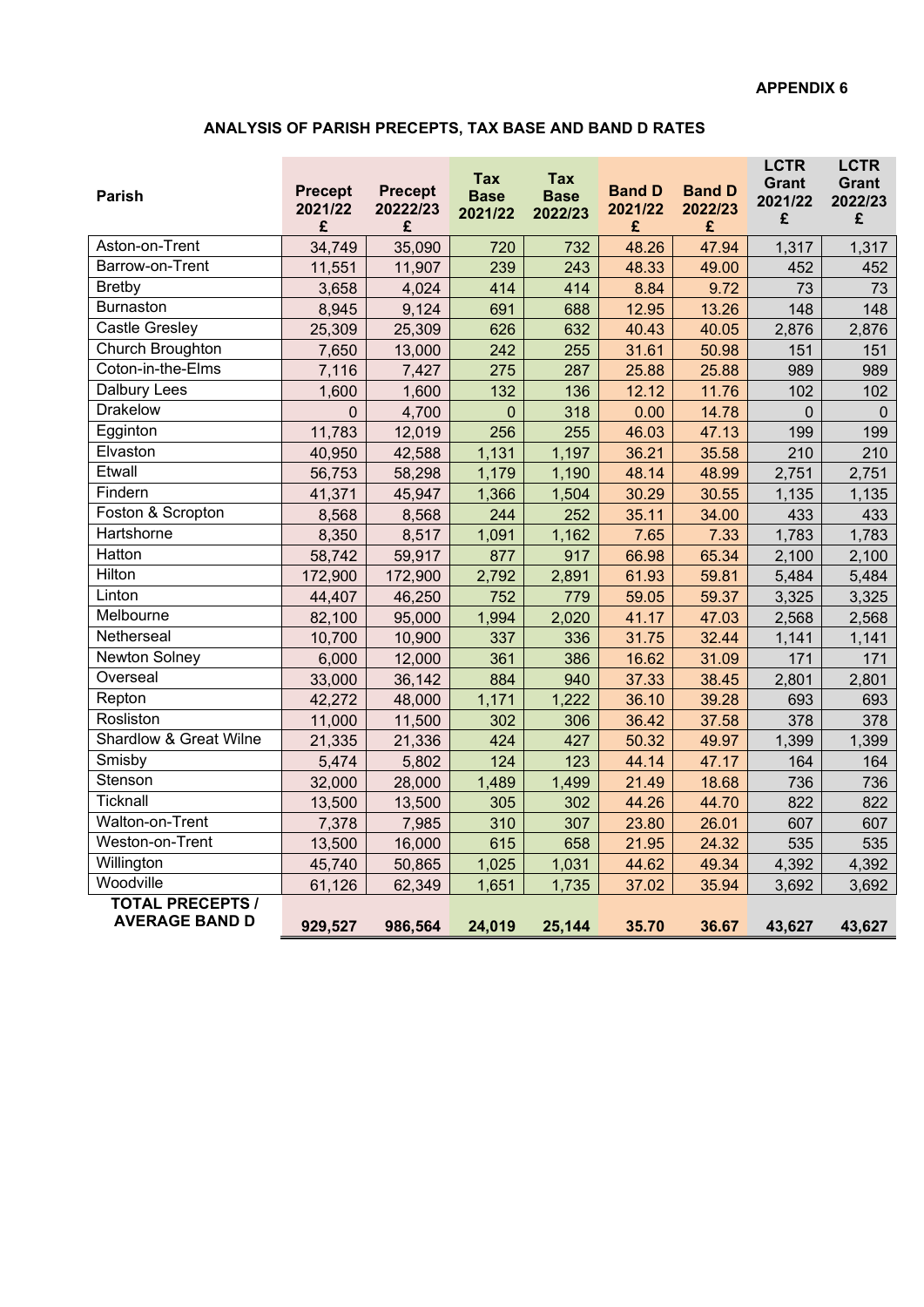# **SCHEDULE A - DISTRICT COUNCIL TAX 2022/23**

|                                   | <b>Valuation Band and Proportion to Band D</b> |        |        |        |        |        |        |        |  |  |
|-----------------------------------|------------------------------------------------|--------|--------|--------|--------|--------|--------|--------|--|--|
|                                   | A                                              | B      | C      | D      | Е      | F      | G      | H      |  |  |
| <b>Part of Council's area:</b>    | 6/9                                            | 7/9    | 8/9    | 1.00   | 11/9   | 13/9   | 15/9   | 18/9   |  |  |
| <u>Parish of</u>                  | $E$ :p                                         | E:p    | E:p    | £:p    | E:p    | £:p    | £:p    | £:p    |  |  |
|                                   |                                                |        |        |        |        |        |        |        |  |  |
| Aston-on-Trent                    | 147.23                                         | 171.77 | 196.31 | 220.85 | 269.93 | 319.01 | 368.08 | 441.70 |  |  |
| Barrow-on-Trent                   | 147.94                                         | 172.60 | 197.25 | 221.91 | 271.22 | 320.54 | 369.85 | 443.82 |  |  |
| <b>Bretby</b>                     | 121.75                                         | 142.05 | 162.34 | 182.63 | 223.21 | 263.80 | 304.38 | 365.26 |  |  |
| <b>Burnaston</b>                  | 124.11                                         | 144.80 | 165.48 | 186.17 | 227.54 | 268.91 | 310.28 | 372.34 |  |  |
| <b>Castle Gresley</b>             | 141.97                                         | 165.64 | 189.30 | 212.96 | 260.28 | 307.61 | 354.93 | 425.92 |  |  |
| Church Broughton                  | 149.26                                         | 174.14 | 199.01 | 223.89 | 273.64 | 323.40 | 373.15 | 447.78 |  |  |
| Coton-in-the-Elms                 | 132.53                                         | 154.61 | 176.70 | 198.79 | 242.97 | 287.14 | 331.32 | 397.58 |  |  |
| <b>Dalbury Lees</b>               | 123.11                                         | 143.63 | 164.15 | 184.67 | 225.71 | 266.75 | 307.78 | 369.34 |  |  |
| <b>Drakelow</b>                   | 125.13                                         | 145.98 | 166.84 | 187.69 | 229.40 | 271.11 | 312.82 | 375.38 |  |  |
| Egginton                          | 146.69                                         | 171.14 | 195.59 | 220.04 | 268.94 | 317.84 | 366.73 | 440.08 |  |  |
| Elvaston                          | 138.99                                         | 162.16 | 185.32 | 208.49 | 254.82 | 301.15 | 347.48 | 416.98 |  |  |
| Etwall                            | 147.93                                         | 172.59 | 197.24 | 221.90 | 271.21 | 320.52 | 369.83 | 443.80 |  |  |
| Findern                           | 135.64                                         | 158.25 | 180.85 | 203.46 | 248.67 | 293.89 | 339.10 | 406.92 |  |  |
| Foston & Scropton                 | 137.94                                         | 160.93 | 183.92 | 206.91 | 252.89 | 298.87 | 344.85 | 413.82 |  |  |
| Hartshorne                        | 120.16                                         | 140.19 | 160.21 | 180.24 | 220.29 | 260.35 | 300.40 | 360.48 |  |  |
| Hatton                            | 158.83                                         | 185.31 | 211.78 | 238.25 | 291.19 | 344.14 | 397.08 | 476.50 |  |  |
| Hilton                            | 155.15                                         | 181.00 | 206.86 | 232.72 | 284.44 | 336.15 | 387.87 | 465.44 |  |  |
| Linton                            | 154.85                                         | 180.66 | 206.47 | 232.28 | 283.90 | 335.52 | 387.13 | 464.56 |  |  |
| Melbourne                         | 146.63                                         | 171.06 | 195.50 | 219.94 | 268.82 | 317.69 | 366.57 | 439.88 |  |  |
| Netherseal                        | 136.90                                         | 159.72 | 182.53 | 205.35 | 250.98 | 296.62 | 342.25 | 410.70 |  |  |
| <b>Newton Solney</b>              | 136.00                                         | 158.67 | 181.33 | 204.00 | 249.33 | 294.67 | 340.00 | 408.00 |  |  |
| Overseal                          | 140.91                                         | 164.39 | 187.88 | 211.36 | 258.33 | 305.30 | 352.27 | 422.72 |  |  |
| Repton                            | 141.46                                         | 165.04 | 188.61 | 212.19 | 259.34 | 306.50 | 353.65 | 424.38 |  |  |
| Rosliston                         | 140.33                                         | 163.71 | 187.10 | 210.49 | 257.27 | 304.04 | 350.82 | 420.98 |  |  |
| <b>Shardlow &amp; Great Wilne</b> | 148.59                                         | 173.35 | 198.12 | 222.88 | 272.41 | 321.94 | 371.47 | 445.76 |  |  |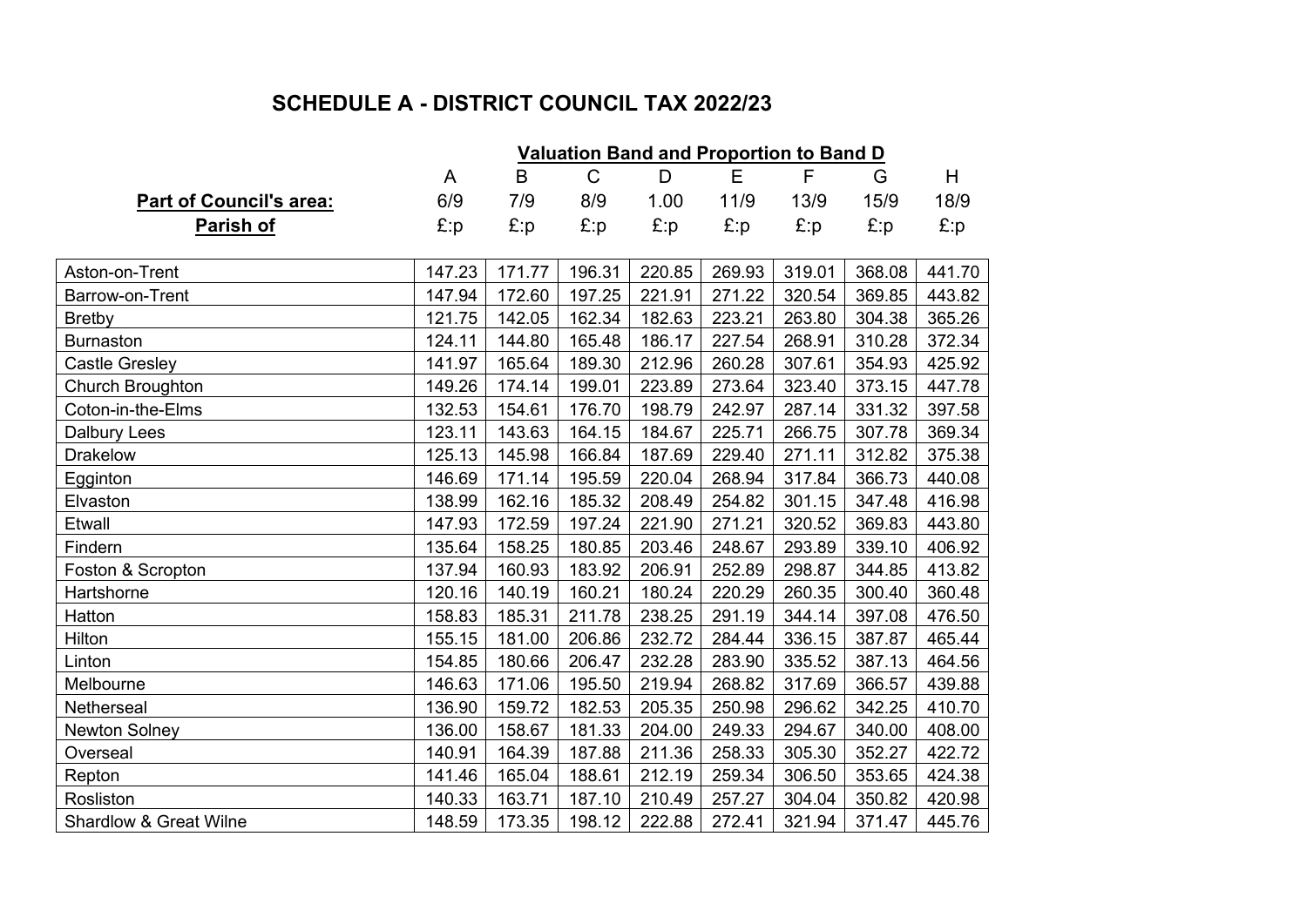| Smisby                                | 146.72 | 171.17 | 195.63 | 220.08 | 268.99 | 317.89 | 366.80 | 440.16 |
|---------------------------------------|--------|--------|--------|--------|--------|--------|--------|--------|
| Stenson                               | 127.73 | 149.01 | 170.30 | 191.59 | 234.17 | 276.74 | 319.32 | 383.18 |
| Ticknall                              | 145.07 | 169.25 | 193.43 | 217.61 | 265.97 | 314.33 | 362.68 | 435.22 |
| Walton-on-Trent                       | 132.61 | 154.72 | 176.82 | 198.92 | 243.12 | 287.33 | 331.53 | 397.84 |
| Weston-on-Trent                       | 131.49 | 153.40 | 175.32 | 197.23 | 241.06 | 284.89 | 328.72 | 394.46 |
| Willington                            | 148.17 | 172.86 | 197.56 | 222.25 | 271.64 | 321.03 | 370.42 | 444.50 |
| Woodville                             | 139.23 | 162.44 | 185.64 | 208.85 | 255.26 | 301.67 | 348.08 | 417.70 |
| All other parts of the Council's area | 115.27 | 134.49 | 153.70 | 172.91 | 211.33 | 249.76 | 288.18 | 345.82 |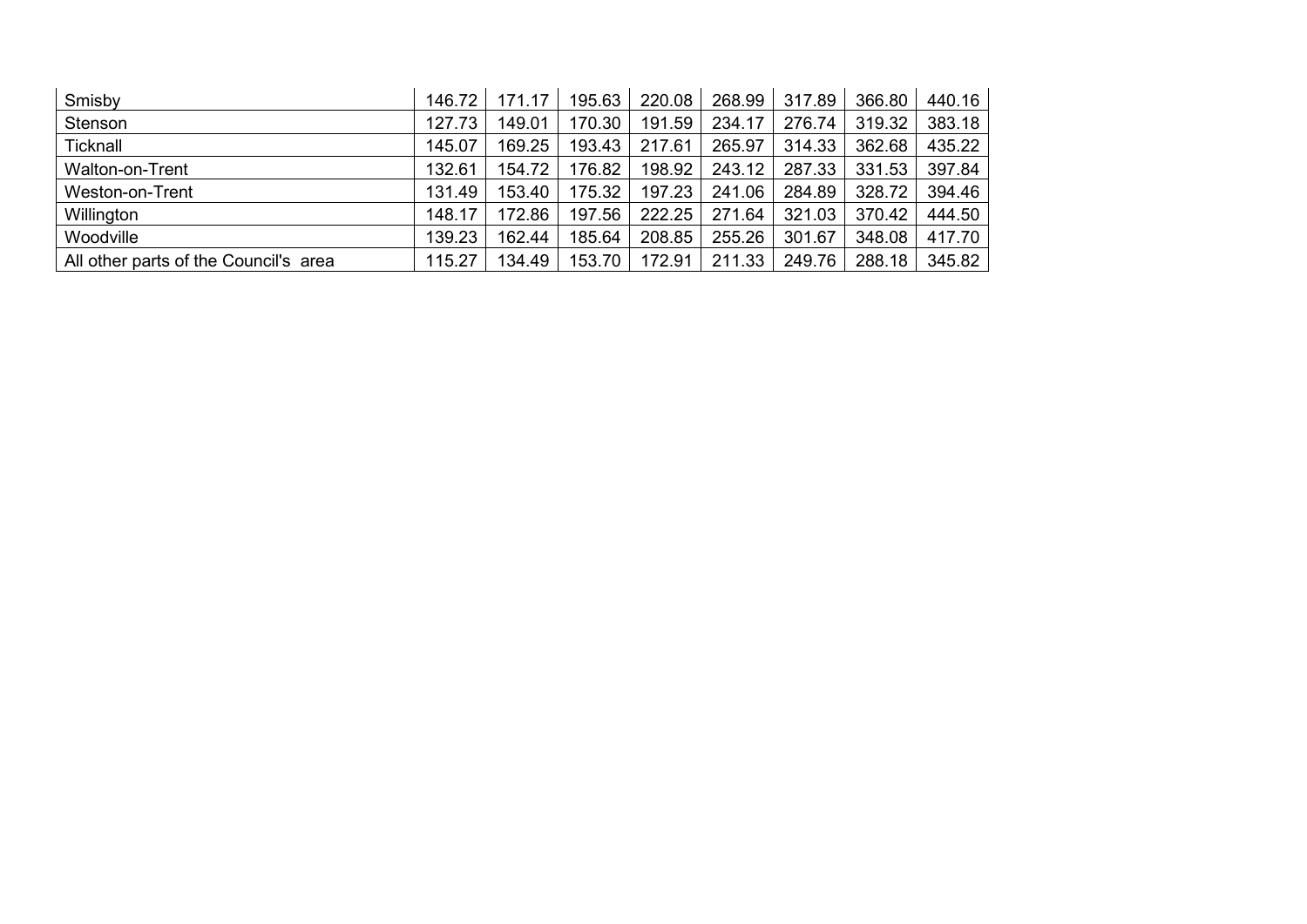## **SCHEDULE B - MAJOR PRECEPTING AUTHORITIES COUNCIL TAX 2022/23**

|                                              | <b>Valuation Band and Proportion to Band D</b> |          |          |         |        |                                |        |          |  |
|----------------------------------------------|------------------------------------------------|----------|----------|---------|--------|--------------------------------|--------|----------|--|
|                                              | A                                              | B        | C        | D       |        |                                | G      | H        |  |
|                                              | 6/9                                            | 7/9      | 8/9      | 1.00    | 11/9   | 13/9                           | 15/9   | 18/9     |  |
| <b>Precepting Authority</b>                  | £:p                                            | E:p      | £:p      | E:p     | £:p    | E:p                            | E:p    | E:p      |  |
| <b>Derbyshire County Council</b>             | 949.71                                         | 1.107.99 | 1.266.28 | .424.56 |        | 1,741.13   2,057.70   2,374.27 |        | 2.849.12 |  |
| Police and Crime Commissioner for Derbyshire | 167.73                                         | 195.69   | 223.64   | 251.60  | 307.51 | 363.42                         | 419.33 | 503.20   |  |
| Derbyshire Fire and Rescue Service           | 53.89                                          | 62.88    | 71.86    | 80.84   | 98.80  | 116.77                         | 134.73 | 161.68   |  |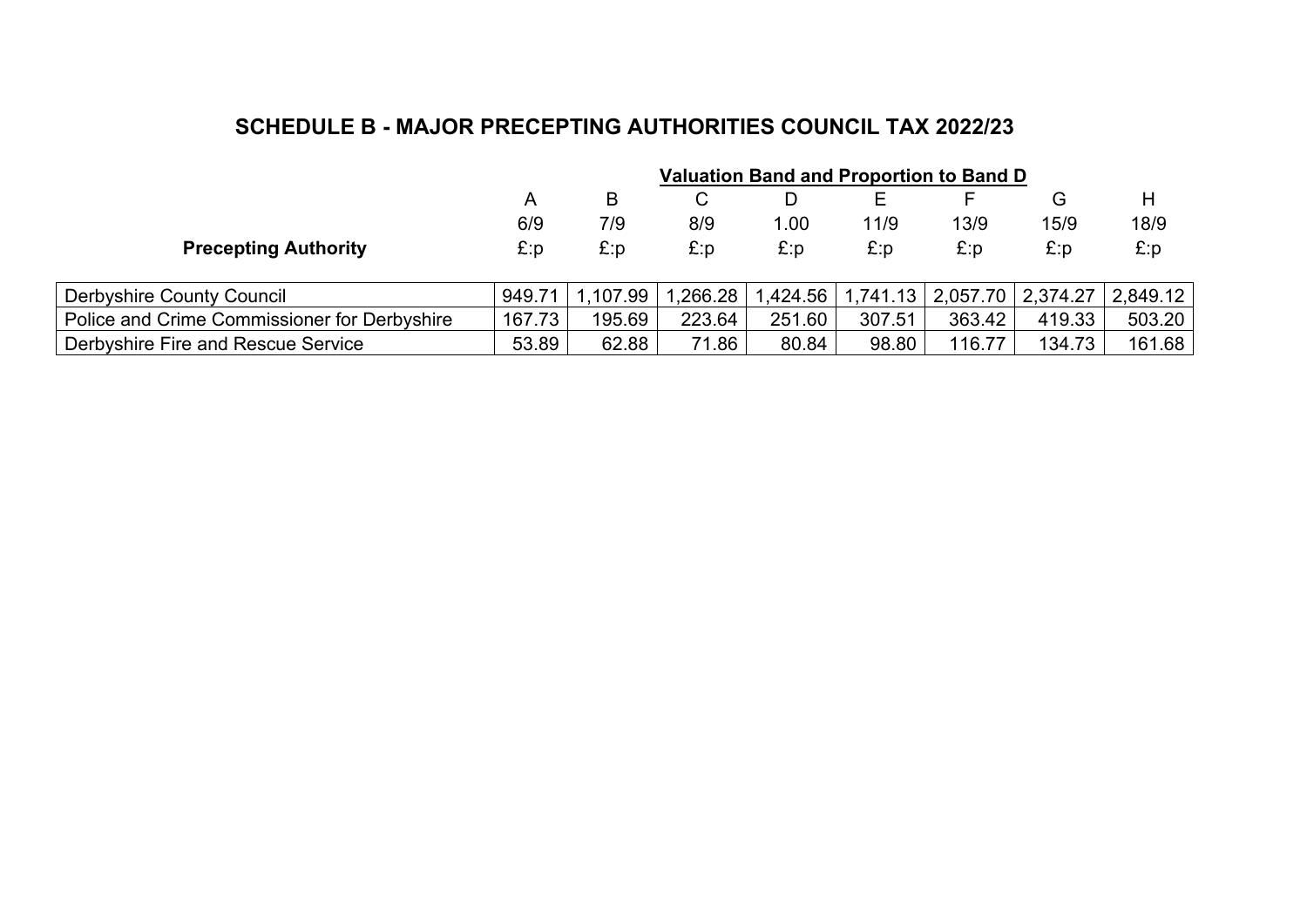# **SCHEDULE C - AGGREGATED COUNCIL TAX FOR SOUTH DERYSHIRE 2022/23**

|                                | <b>Valuation Band and Proportion to Band D</b> |          |          |                     |                        |                     |          |          |  |
|--------------------------------|------------------------------------------------|----------|----------|---------------------|------------------------|---------------------|----------|----------|--|
|                                | A                                              | B        | C        | D                   | E                      | F                   | G        | H        |  |
| <b>Part of Council's area:</b> |                                                |          |          |                     |                        |                     |          |          |  |
| <u>Parish of</u>               | $E$ :p                                         | E:p      | E:p      | E:p                 | E:p                    | E:p                 | E:p      | E:p      |  |
|                                |                                                |          |          |                     |                        |                     |          |          |  |
| Aston - on - Trent             | 1,318.57                                       | 1,538.33 | 1,758.09 | 1,977.85            | 2,417.37               | 2,856.89            | 3,296.42 | 3,955.70 |  |
| Barrow - on - Trent            | 1,319.27                                       | 1,539.15 | 1,759.03 | 1,978.91            | 2,418.67               | 2,858.43            | 3,298.18 | 3,957.82 |  |
| <b>Bretby</b>                  | 1,293.09                                       | 1,508.60 | 1,724.12 | 1,939.63            | 2,370.66               | 2,801.69            | 3,232.72 | 3,879.26 |  |
| <b>Burnaston</b>               | 1,295.45                                       | 1,511.35 | 1,727.26 | 1,943.17            | 2,374.99 2,806.80      |                     | 3,238.62 | 3,886.34 |  |
| <b>Castle Gresley</b>          | 1,313.31                                       | 1,532.19 | 1,751.08 | 1,969.96            | 2,407.73               | 2,845.50            | 3,283.27 | 3,939.92 |  |
| Church Broughton               | 1,320.59                                       | 1,540.69 | 1,760.79 | 1,980.89            | 2,421.09               | 2,861.29            | 3,301.48 | 3,961.78 |  |
| Coton - in - the - Elms        | 1,303.86                                       | 1,521.17 | 1,738.48 | 1,955.79            | 2,390.41               | 2,825.03            | 3,259.65 | 3,911.58 |  |
| <b>Dalbury Lees</b>            | 1,294.45                                       | 1,510.19 | 1,725.93 | 1,941.67            | 2,373.15               | 2,804.63            | 3,236.12 | 3,883.34 |  |
| <b>Drakelow</b>                | 1,296.46                                       | 1,512.54 | 1,728.61 | 1,944.69            | 2,376.84               | 2,809.00            | 3,241.15 | 3,889.38 |  |
| Egginton                       | 1,318.03                                       | 1,537.70 | 1,757.37 | 1,977.04            | 2,416.38               | 2,855.72            | 3,295.07 | 3,954.08 |  |
| Elvaston                       | 1,310.33                                       | 1,528.71 | 1,747.10 | 1,965.49            | 2,402.27               | 2,839.04            | 3,275.82 | 3,930.98 |  |
| Etwall                         | 1,319.27                                       | 1,539.14 | 1,759.02 | 1,978.90            | $2,418.66$ $ 2,858.41$ |                     | 3,298.17 | 3,957.80 |  |
| Findern                        | 1,306.97                                       | 1,524.80 | 1,742.63 | 1,960.46            | 2,396.12               | 2,831.78            | 3,267.43 | 3,920.92 |  |
| Foston and Scropton            | 1,309.27                                       | 1,527.49 | 1,745.70 | 1,963.91            | 2,400.33               | 2,836.76            | 3,273.18 | 3,927.82 |  |
| Hartshorne                     | 1,291.49                                       | 1,506.74 | 1,721.99 | 1,937.24            | 2,367.74               | 2,798.24            | 3,228.73 | 3,874.48 |  |
| Hatton                         | 1,330.17                                       | 1,551.86 | 1,773.56 | 1,995.25            | 2,438.64               | 2,882.03            | 3,325.42 | 3,990.50 |  |
| Hilton                         | 1,326.48                                       | 1,547.56 | 1,768.64 | 1,989.72            | 2,431.88 2,874.04      |                     | 3,316.20 | 3,979.44 |  |
| Linton                         | 1,326.19                                       | 1,547.22 | 1,768.25 | 1,989.28            | 2,431.34               | 2,873.40            | 3,315.47 | 3,978.56 |  |
| Melbourne                      | 1,317.96                                       | 1,537.62 | 1,757.28 | 1,976.94            |                        | 2,416.26   2,855.58 | 3,294.90 | 3,953.88 |  |
| Netherseal                     | 1,308.23                                       | 1,526.27 | 1,744.31 | 1,962.35            | 2,398.43               | 2,834.51            | 3,270.58 | 3,924.70 |  |
| <b>Newton Solney</b>           | 1,307.33                                       | 1,525.22 | 1,743.11 | 1,961.00            | 2,396.78               | 2,832.56            | 3,268.33 | 3,922.00 |  |
| Overseal                       | 1,312.24                                       | 1,530.95 |          | 1,749.65   1,968.36 | 2,405.77               | 2,843.19            | 3,280.60 | 3,936.72 |  |